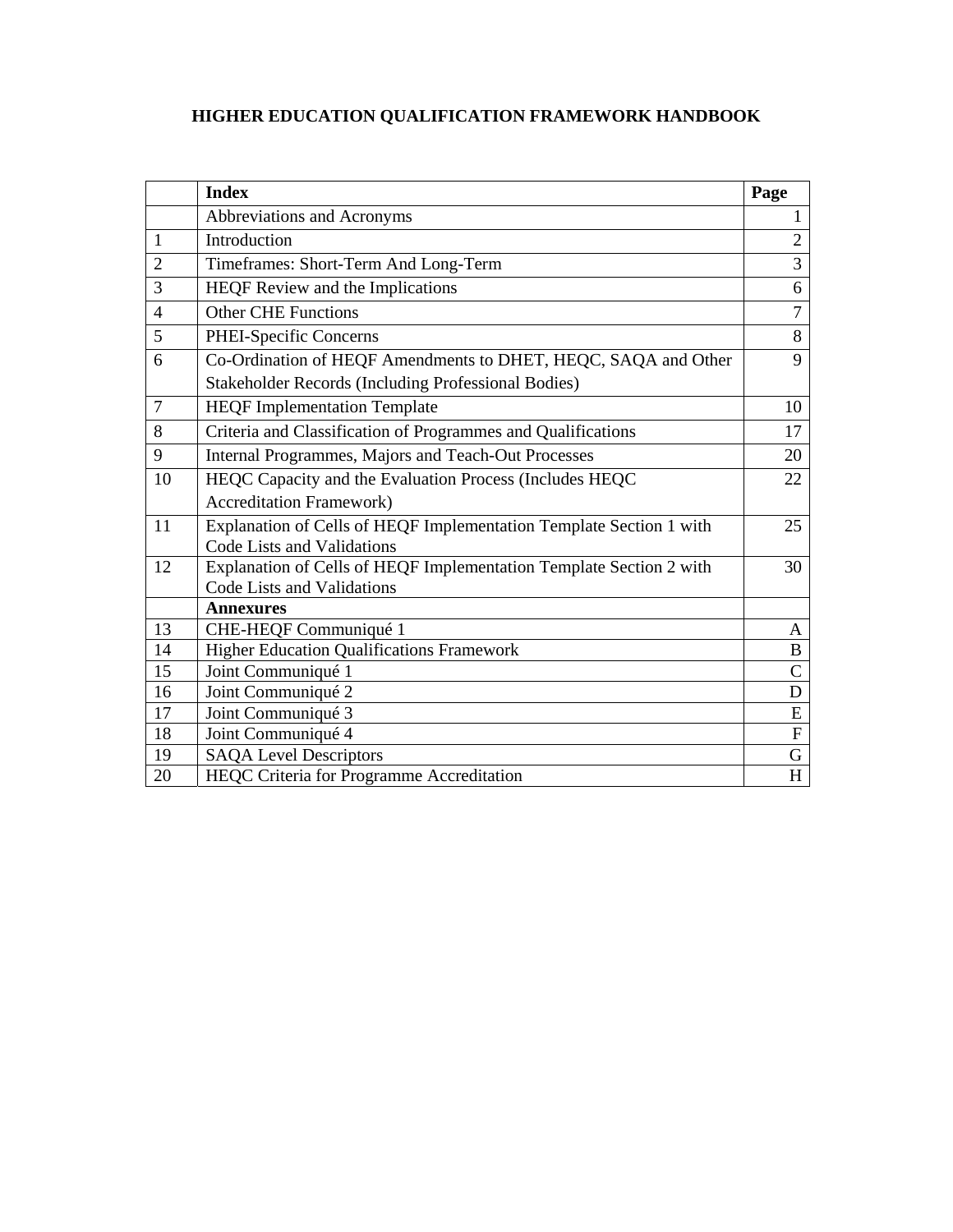# **ABBREVIATIONS AND ACRONYMS**

| <b>CESM</b> | <b>Classification of Educational Subject Matter</b> |
|-------------|-----------------------------------------------------|
| <b>CHE</b>  | Council on Higher Education                         |
| CHE-HEQF 1  | CHE-HEQF Communiqué 1                               |
| <b>DHET</b> | Department of Higher Education and Training         |
| <b>HEQC</b> | <b>Higher Education Quality Committee</b>           |
| <b>HEQF</b> | <b>Higher Education Qualifications Framework</b>    |
| <b>NQF</b>  | <b>National Qualifications Framework</b>            |
| <b>POM</b>  | Programme and Qualification Mix                     |
| <b>PHEI</b> | Private Higher Education Institution                |
| SAQA        | South African Qualifications Authority              |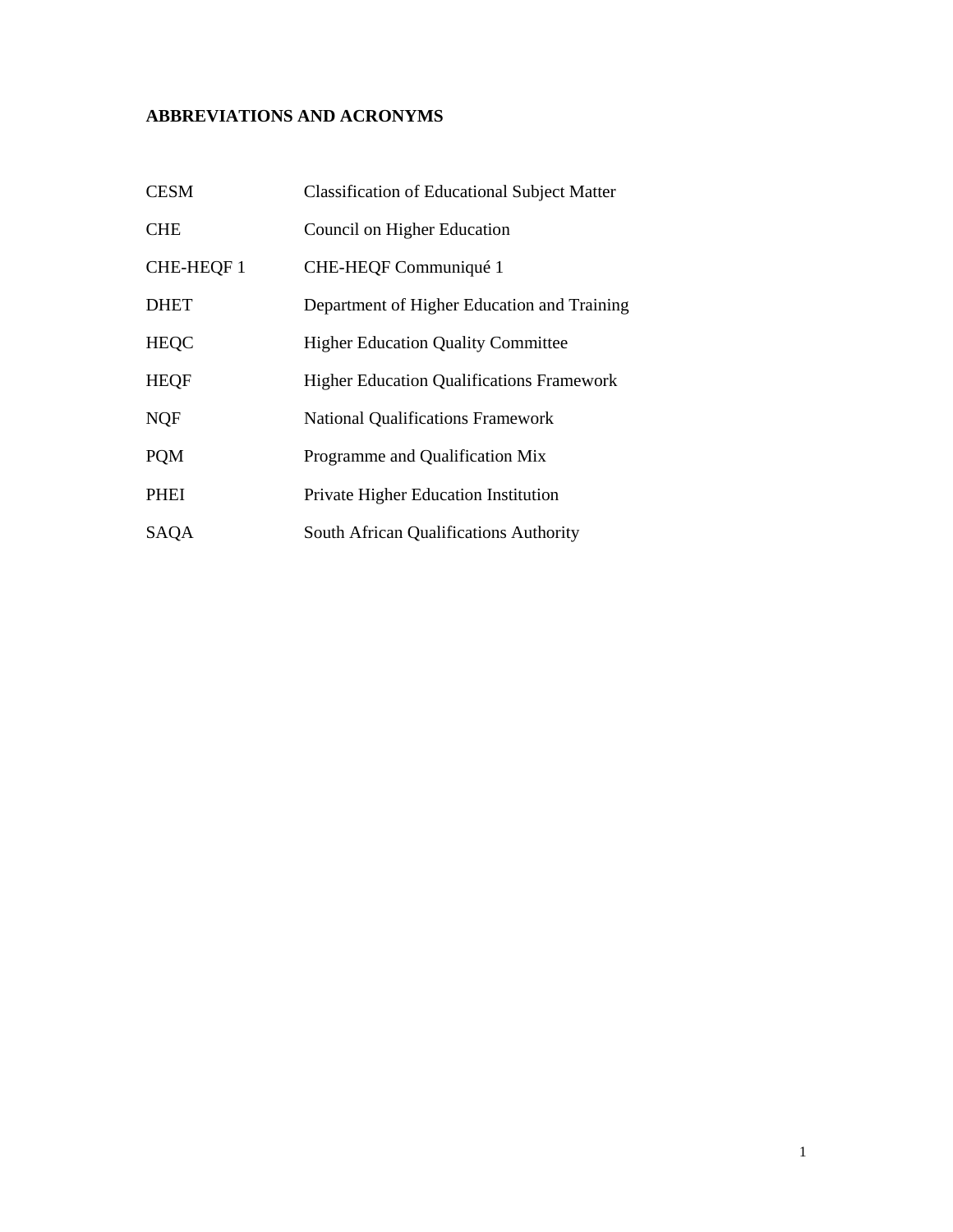# **1. INTRODUCTION**

Since the publication of the Higher Education Qualifications Framework (HEQF) on October 2007, the South African higher education sector has long anticipated the publication of the implementation plans for this ambitious framework. In the period August 2008 – August 2010, a number of Communiqués were published jointly by the Council on Higher Education (CHE), Department of Higher Education and Training (DHET) (formerly the Department of Education), and the South Africa Qualifications Authority (SAQA), providing institutions with clarification and some guidance regarding the HEQF. Specifically, Joint Communiqué 3 provided interim procedures and guidelines for the implementation of the HEQF for the period 2009 and 2010.

In October 2010 the CHE published CHE-HEQF Communiqué 1 indicating the intended plan for the implementation of the HEQF. This plan adopts a phased approach and is anticipated to span a five-year period starting in January 2011 and ending December 2014. All existing institutions, public and private, offering existing and previously accredited higher education programmes will be impacted upon by this process in some manner or form, whether it be through a minor name change or a complete re-curriculation of the programme content.

The purpose of this handbook is therefore to provide institutions with the tools and information necessary to implement the HEQF as effectively and efficiently as possible. It is designed in such a way as to answer many questions raised by institutions since the publication of the HEQF in terms of implementation, and to attempt to clarify any areas of concern as they relate to the implementation of the HEQF as published.

This document does not, however, in any way attempt to address any of the areas of contestation relating to the content of the HEQF: the qualification types, admissions requirements or progression routes, or any other areas of concern related to the HEQF itself. These matters will be addressed by the CHE as part of the HEQF Review to be finalised in 2011. Further, while this handbook briefly addresses the issue of co-ordination between the various stakeholders, it does not take into account the specific responsibilities of each roleplayer beyond the CHE and HEQC in the implementation of the HEQF.

This handbook should be read in conjunction with the HEQF and CHE-HEQF Communiqué 1, as well as the Joint Communiqué documents published by the CHE, DHET and SAQA.

**HEQF E-MAIL: heqfonline@che.ac.za**

**HEQF HOTLINE: 012 349 3920**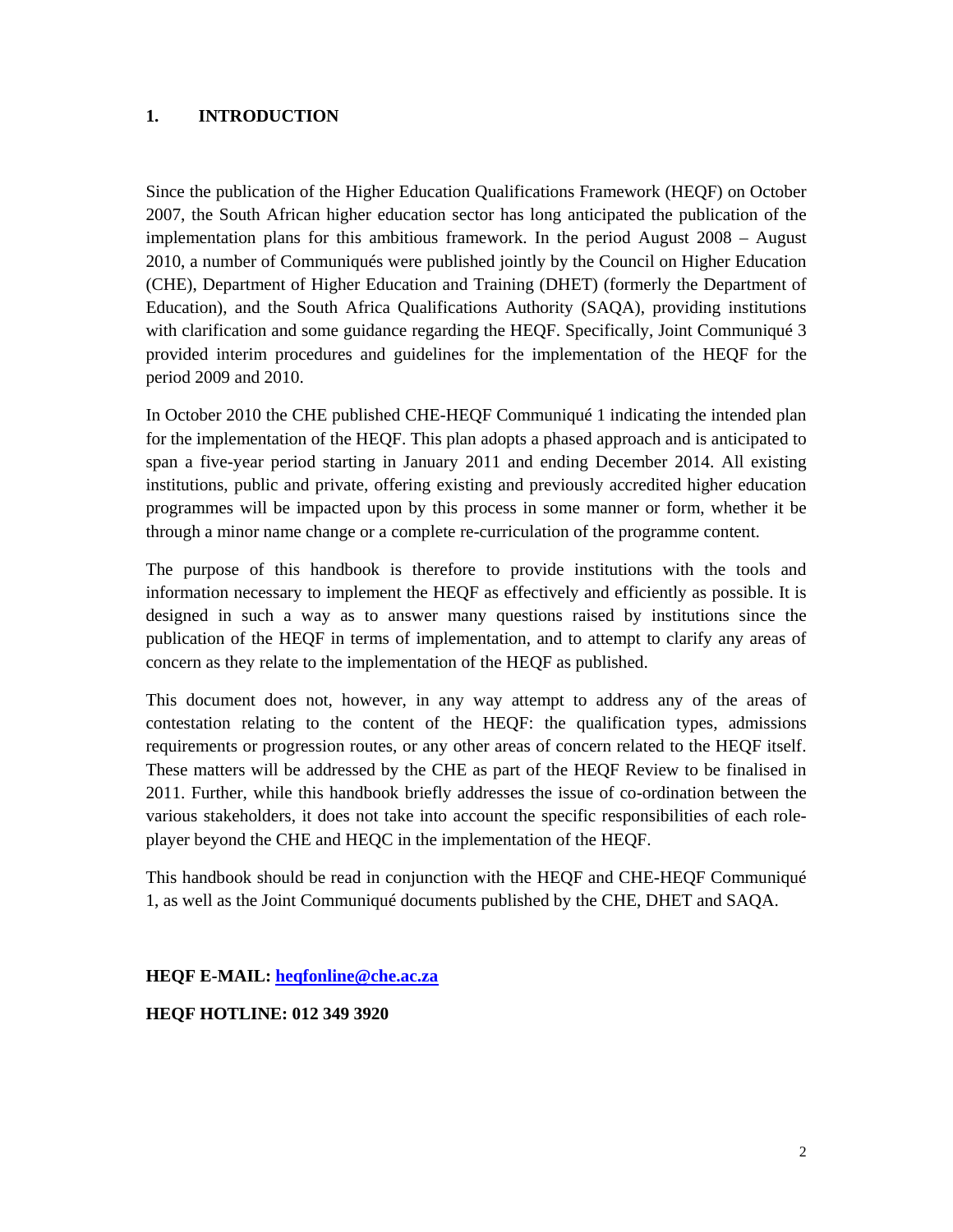# **2. TIME-FRAMES: SHORT-TERM AND LONG-TERM**

# **2.1 Re-curriculation**

A number of institutions have already begun the process of re-curriculation, while others have made the decision to wait until advised to re-curriculate as part of the HEQF implementation. Institutions should, at this stage, have begun to have engaged with the principles of the HEQF and have considered the impact the changes the HEQF will have on the institution and its offerings without necessarily having conducted a complete overhaul of their academic structure. These changes will include changes to the names of the qualifications, NQF levels, credit weightings of qualifications, admission requirements, progression routes and CESM categories. Further, institutions should be considering their recurriculation plans as they apply to the two phases mapped out in CHE-HEQF 1.

## **2.2 Implementation of Phase One: January 2011 – September 2011**

In keeping with the phased approach of the HEQF Implementation Plan, Phase One is also made up of three smaller phases, namely: categorising programmes into Category A, B or C; capturing the necessary data onto the offline templates made available by the HEQC; and submitting / uploading this information onto the newly developed HEQF*-Online* system.

The period January – March 2011 has been identified as an 'offline' period to allow institutions to become accustomed to the templates and handbook, to begin to engage with the process of re-curriculation and to raise any specific queries as they relate to the implementation plan and handbook. April – September 2011 will see the process move into the online environment: institutions will be able to begin uploading their programmes onto the HEQF*-Online* in bulk and continue doing so until 30 September 2011, when the HEQF *Online* will be closed for applications.

The manner in which the templates have been designed will allow institutions to decide how they wish to upload their submissions, but it is not intended that institutions upload programmes one-by-one, but rather as large 'bulk' uploads. For example, an institution may decide to upload by faculty, or by qualification type; alternatively an institution may decide to upload all its programmes at one time – the HEQF-*Online* system will allow for all occurrences. A series of validations have been built into the HEQF-*Online* system to ensure initial compliance with the HEQF and the system. As institutions upload their submissions, the system will validate their information. All those programme applications that validate correctly will be accepted and captured onto the HEQF-*Online*; those that cannot be validated, due to inaccurate or missing information etc. will not be captured and the inaccuracies highlighted to allow institutions to make amendments and resubmit. Institutions will also be able to overwrite and resubmit existing submissions should they wish to make amendments.

Moving into the initial months of Phase Two and in the period October 2011 – February 2012, the HEQC will assess the submissions made by the institutions through special sittings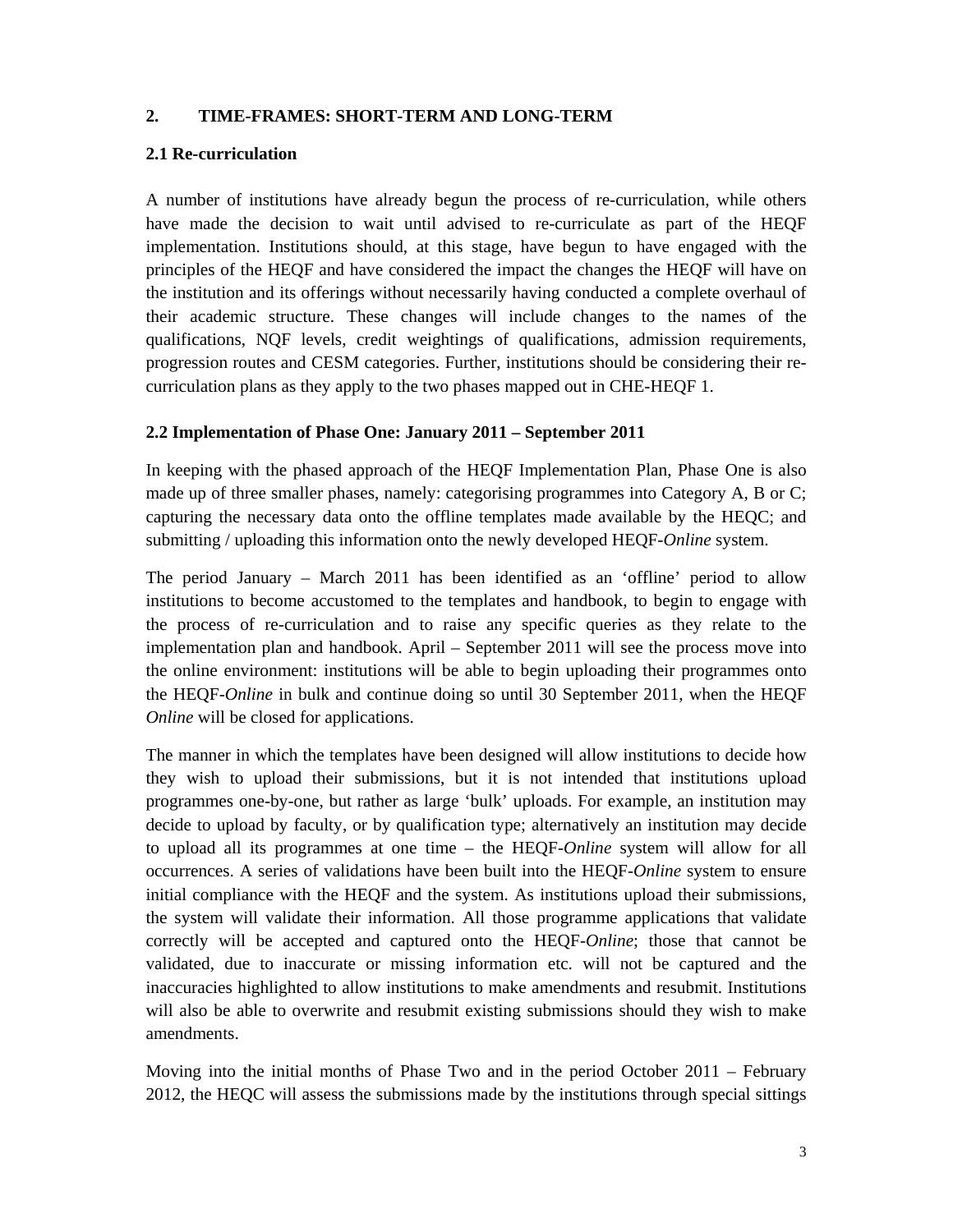of the HEQC's Accreditation Committee with the specific intention of making a final determination on those categorised as Category A programmes. These decisions will then be communicated to institutions. Institutions submitting programmes categorised as Category B and C will be provided with further information during this period as to what additional information will be required to finalise their Category B applications or to teach-out their existing Category C programmes as part of Phase Two.

### **2.3 Implementation of Phase Two: October 2011 – December 2014**

As is indicated in CHE-HEQF 1, the CHE has initiated a process of reviewing the HEQF which will include a consultative process to be concluded by the end of **May 2011**. Recommendations arising from this review will then be communicated to the Minister of Higher Education and Training who is responsible for determining the HEQF and for gazetting any changes in terms of section 8 (2) (e) of the NQF Act.

It is anticipated that Phase Two will include, as part of its initial stages, a consideration of any possible amendments to the HEQF resulting from the review. At this stage, the period **October 2011 – December 2011** will include periods of reflection, information sharing, planning and additional workshops to prepare institutions for the second phase of the implementation plan. It will also be during this time that institutions will be provided with the necessary information, documentation and workshops to prepare their Category B applications.

Phase Two of the HEQF Implementation Plan focuses specifically on programmes that have been identified as Category B programmes, i.e. those that require some curriculum development and therefore require some evaluation by the HEQC and for which a further phased approach has been adopted.

In the period **January to July 2012**, universities identified as being categorised as being in the Blue Group will be asked to submit their Category B applications.

In the period **July to December 2012**, universities identified as being categorised as being in the Purple Group will be asked to submit their Category B applications.

In the period **January to July 2013**, private institutions will be asked to submit their Category B applications.

In the period **July to December 2013**, comprehensive universities categorised as being in the Red and Orange Groups will be asked to submit their Category B applications.

In the period **January to July 2014**, universities of technology will be asked to submit their Category B applications.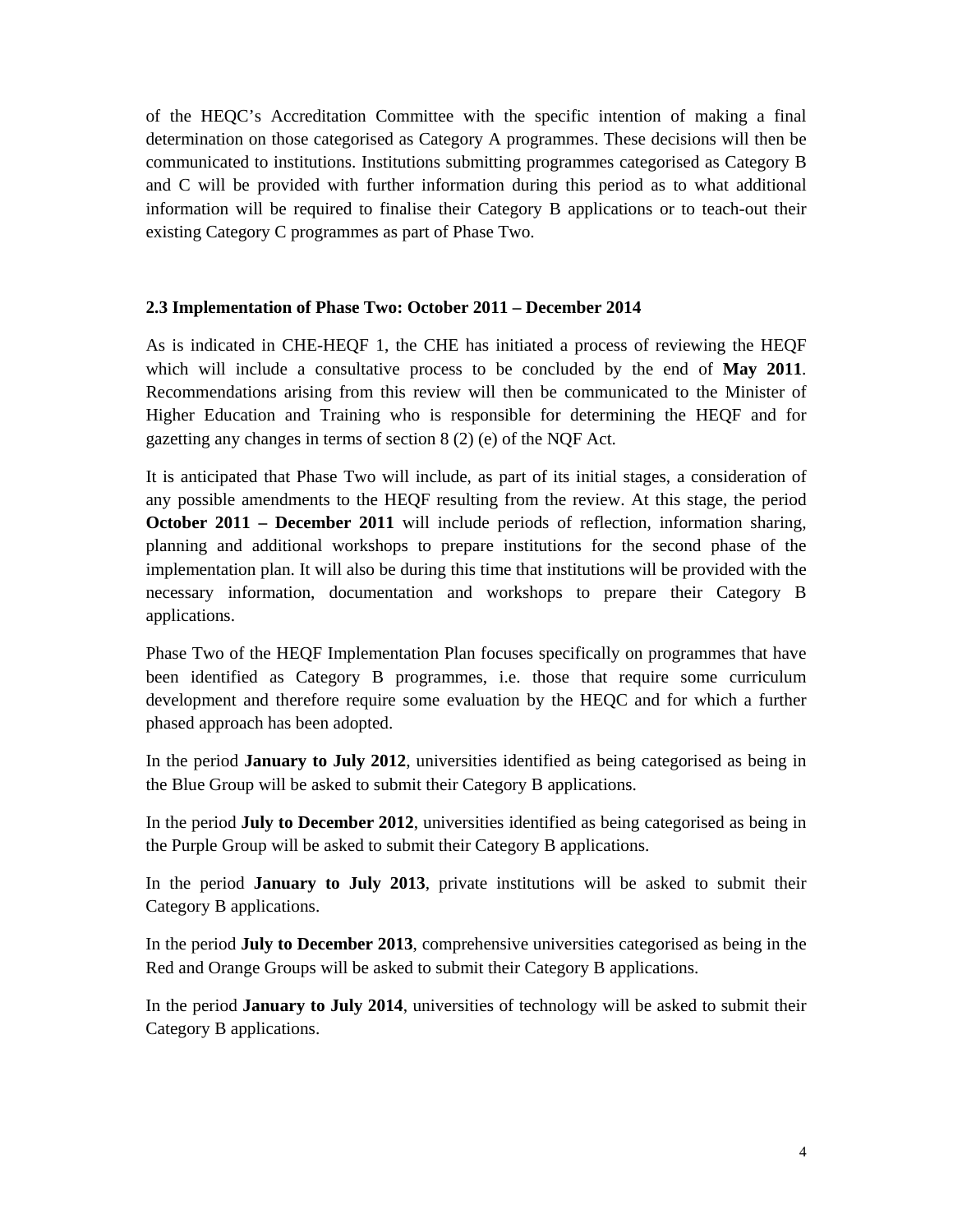

# **2.4 Higher Education Qualifications Framework Implementation Plan Timeframes Phase 1 and Phase 2 [Draft]**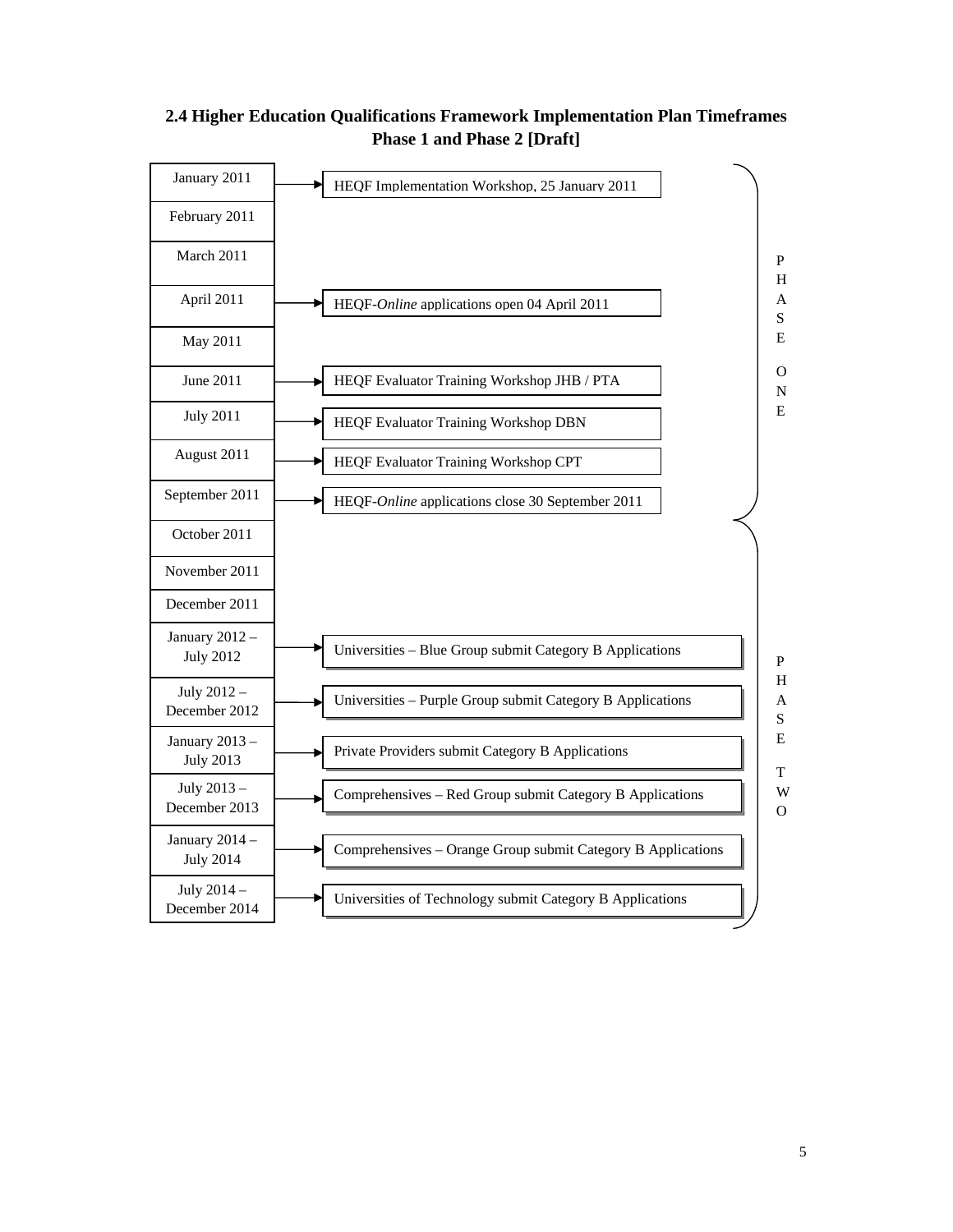# **3. HEQF REVIEW AND THE IMPLICATIONS**

The CHE recently received a number of submissions made by institutions and other interested parties as part of the initial phases of the HEQF Review, and is in the process of considering these proposals. Once all proposals have been studied, a consultative process will be established which will allow the CHE to engage further with the higher education sector, professional bodies, stakeholders, and other interested parties.

The consultative process is anticipated to conclude in May 2011 and any recommendations as a result of these consultations and proposals effecting changes to the HEQF will be made to the Minister of Higher Education and Training who is responsible for determining the HEQF and for gazetting any changes.

At this stage, while a number of queries and proposals have been made regarding possible changes to the HEQF, the CHE is unable to comment on specific amendments that may or may not be under consideration. However, taking into consideration some of the areas of contestation, the HEQF Implementation Plan has been designed in such a way that it allows institutions to submit for approval those programmes that are easily alignable with the HEQF (Category A). Once deemed accredited, institutions will then be able to begin offering these programmes, on condition that the necessary processes with SAQA and the DHET have been concluded.

It has been determined that those qualification types on the HEQF that have been highlighted as problematic are more likely to be submitted as Category B programmes, and as such, will require additional information in Phase Two of the Implementation Plan. As has already been noted, it is also assumed that the HEQF Review will have been concluded by the start of the Phase Two and much of the debate around the HEQF settled. As Phase Two is anticipated to expand over a four-year period, or more, the roll-out of Category B HEQF-aligned programmes will be a slow process, beginning only in 2013, at the earliest.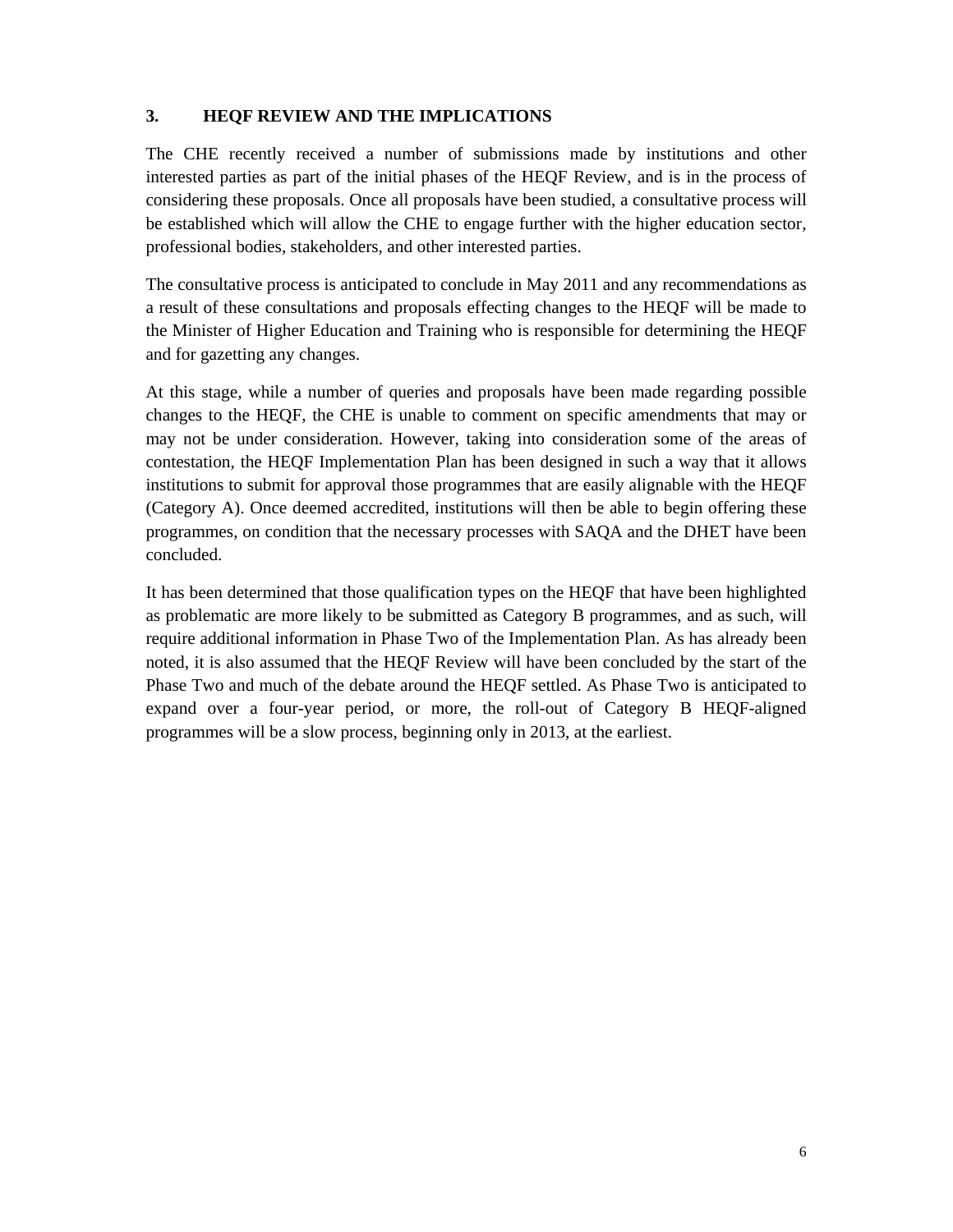## **4. OTHER CHE FUNCTIONS**

### **4.1 Naming Conventions**

The HEQF makes it clear that responsibility of the naming of qualifications falls with the CHE (HEQF 2007:12). However, in terms of the necessary naming conventions as they apply to the alignment of existing programmes to meet the requirements of the HEQF, the CHE has not, to date, published the naming conventions to be used by institutions in the HEQF alignment process. Until such time as these conventions are made available, institutions should continue to make use of the guidelines proposed in Joint Communiqué 3. The CHE will consider all applications and motivations for renaming of existing and HEQF-aligned qualifications as proposed by institutions, and will apply the principles of the HEQF and of Communiqué 3.

### **4.2 Standards Setting Function**

As per the requirements of the HEQF, the CHE is responsible for the "generation and setting of standards for all higher education qualifications" (HEQF 2007:7). To date, the CHE has begun the initial phases of engaging in consultative discussions regarding this standards setting function as well as establishing the necessary infrastructure. However it is likely that the first standards will not have been developed within the first phase of HEQF Implementation. In the interim, institutions are advised to make use of the SAQA Level Descriptors as published in November 2010 when aligning their programmes to the HEQF.

### **4.3 Short Learning Programmes**

It has been determined through the National Qualifications Framework Act's (67 of 2008) delegation of functions that the CHE is responsible for accrediting short learning programmes. Currently this is being effected through delegation to institutional rather than through the establishment of a national infrastructure for short course accreditation. Thus institutions should continue to manage their short learning programmes according to any internal and other processes previously used. Institutions should also be reminded that in accordance with the HEQF, the qualification types designated in the HEQF are protected for whole higher education qualifications only.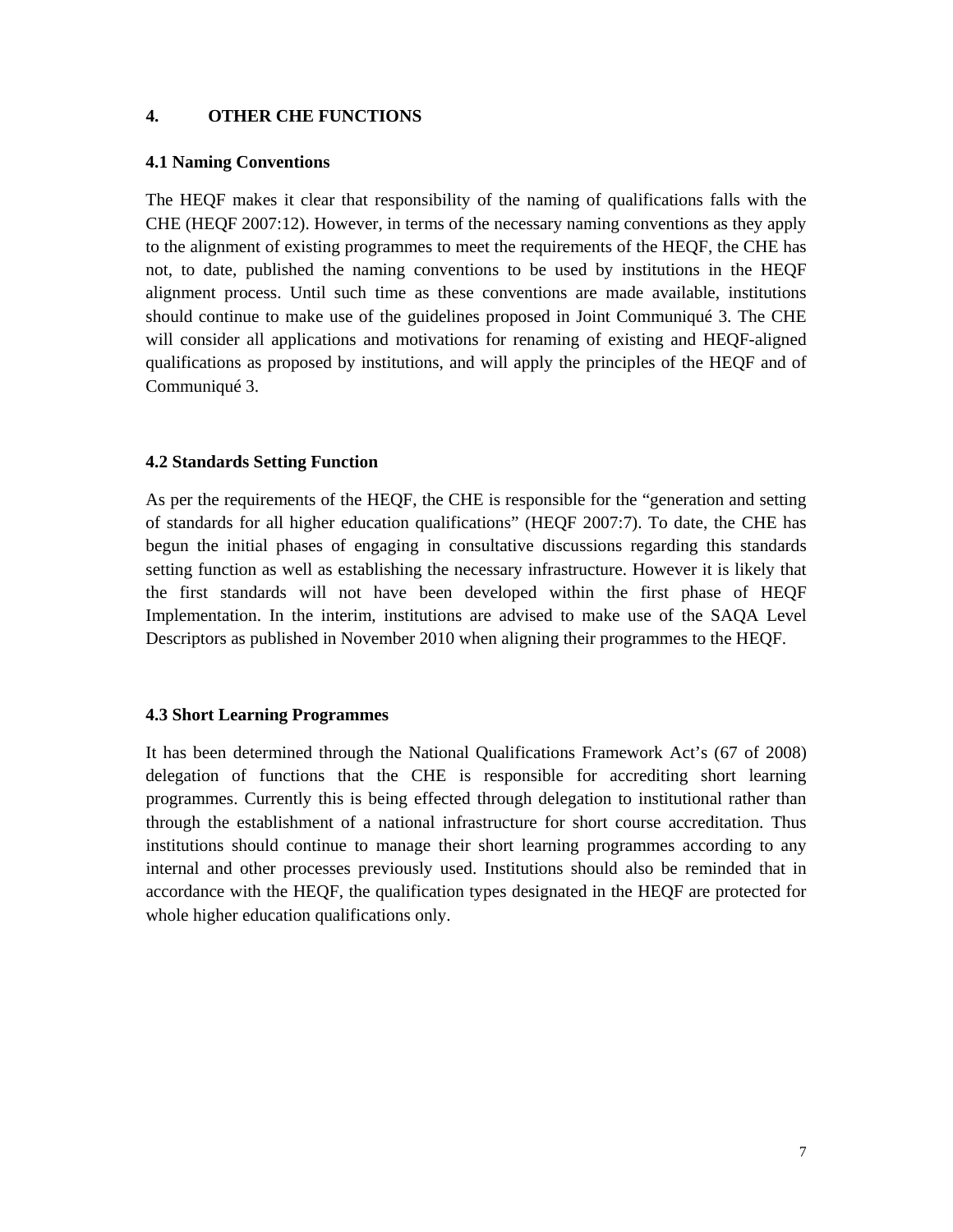## **5. PHEI-SPECIFIC CONCERNS**

### **5.1 PHEI and Re-accreditation**

As part of their re-registration requirements, private higher education institutions (PHEIs) have been required to undergo a process of re-accreditation. In 2009, the HEQC introduced the principle that only those programmes that could be deemed HEQF-*alignable* would be considered for re-accreditation; all other programmes would be granted an extension of accreditation until such time as the Minister announces the final date by which time when all programmes must be HEQF-compliant and these programmes would be required to be taught out. By the end of the 2011 re-accreditation cycle, over 90 PHEIs of the over 110 registered PHEIs will have submitted their existing HEQF-alignable higher education programmes for re-accreditation.

### **5.2 HEQF-***aligned* **v HEQF-***alignable*

As part of the re-accreditation process, the term HEQF*-alignable* was used to identify existing programmes and qualifications offered by PHEIs that, with minimal or minor changes, could be re-curriculated to meet the requirements of the HEQF. It followed that as part of the implementation process, once these curriculum development changes had been made, these programmes could then be considered HEQF*-aligned*. Programmes that have been deemed re-accredited (with or without recommendations) and therefore deemed HEQF*alignable* as part of the 2009 or 2010 re-accreditation processes can continue to be recurriculated by the institution, categorised and submitted for HEQF alignment.

### **5.3 Re-accreditation 2011 and 2012**

The manner in which the phased timeframes of the HEQF Implementation Plan have been structured means those institutions that completed re-accreditation in 2009 and 2010 will have received feedback for their HEQF-*alignable* programmes with sufficient time to make the necessary amendments prior to making their submission for HEQF alignment in September 2011.

In an attempt to reduce duplication of bureaucratic processes, those PHEIs that have been identified as eligible for re-accreditation in 2011 and 2012, unlike those submitting for reaccreditation previously, will be permitted to engage with and complete the re-curriculation process prior to submitting their applications for re-accreditation and therefore submit HEQF*aligned* rather than HEQF-*alignable* programmes. In this way, these institutions will be submitting the same HEQF-*aligned* programme for both re-accreditation and HEQF alignment rather than trying to submit the existing HEQF-*alignable* programme for reaccreditation and the re-curriculated HEQF-*aligned* programme for alignment purposes. Institutions engaged in Re-accreditation 2011 may choose, however, to follow the latter course of action, should they wish to.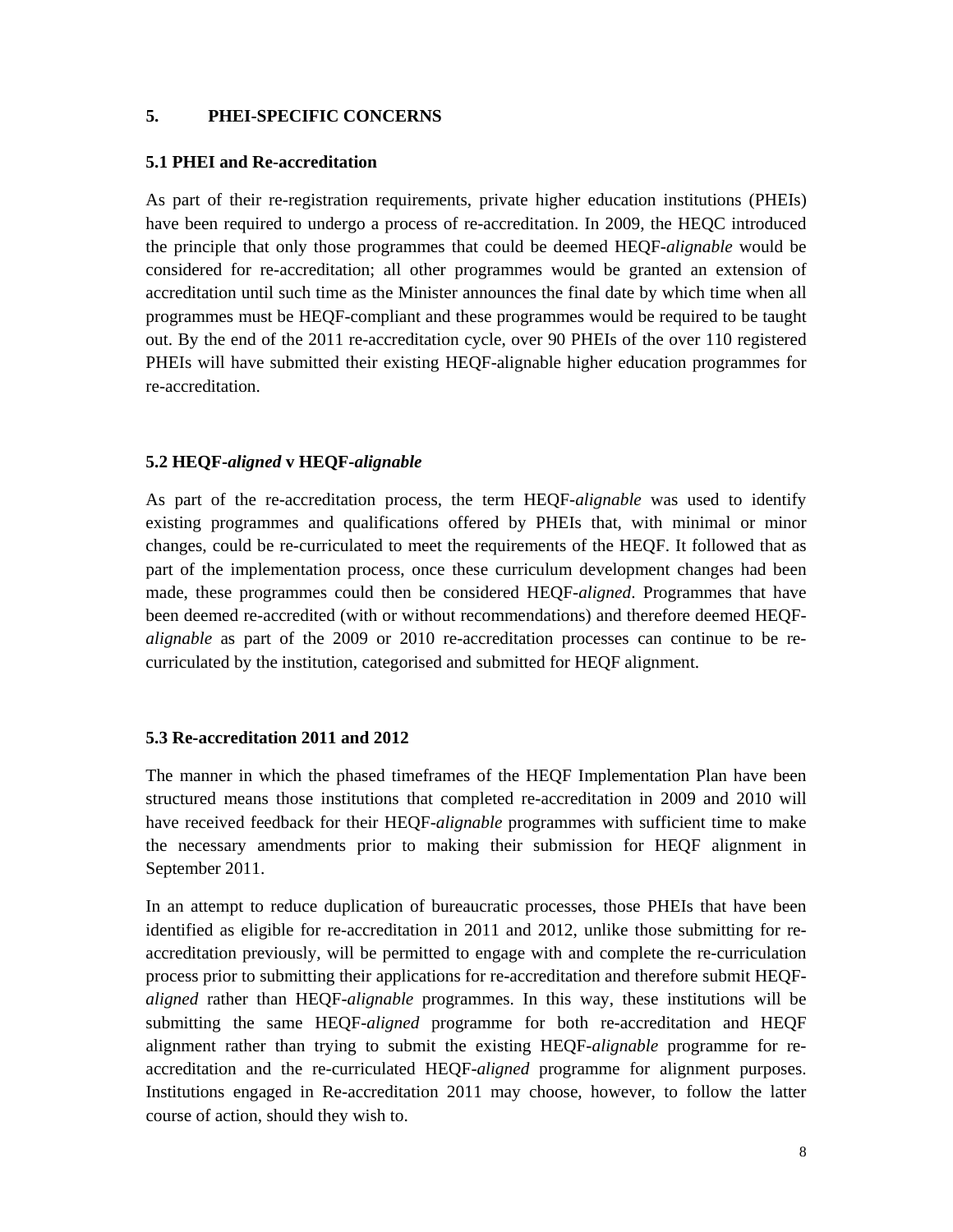# **6. CO-ORDINATION OF HEQF AMENDMENTS TO DHET, HEQC, SAQA AND OTHER STAKEHOLDER RECORDS (INCLUDING PROFESSIONAL BODIES)**

As has been stipulated in Joint Communiqué 4 and as intimated in the HEQF itself, the CHE has taken responsibility for the implementation of the HEQF as it applies to new and existing programmes and qualifications offered by higher education institutions, both public and private. However, in order to draw this project to its necessary conclusions, clear channels of communication between the various stakeholders including the DHET, SAQA and the various Professional Bodies will be required.

To prevent duplication in information gathering in this process, and in preparing the HEQF Implementation Template, the DHET and SAQA were consulted and agreed to have portions of information required for their respective information resources incorporated into the template. In an effort in strengthen the lines of communication and improve the co-ordination between stakeholders, the HEQC will also provide access to the HEQF-*Online*, along with the necessary training, to allow these stakeholders to access information received by the HEQC as part of the implementation process and to make use of it to populate their own databases and information resources.

The CHE cannot, however, account for the processes that each stakeholder will apply with regard to their respective functions. Institutions are advised to contact the DHET, SAQA or the individual professional bodies directly for more detailed information on these processes.

### **PHEI HEQF Implementation Registration Processes:**

Contact: Dr Shaheeda Essack Deputy Director: Private Higher Education Department of Higher Education and Training Tel: 012 312 5444 E-mail: Essack.s@dhet.gov.za

### **University HEQF / PQM Processes:**

Contact: Ms Hannelie van Rensberg Deputy Director: Programme Management Department of Higher Education and Training Tel: 012 312 5146 E-mail: VanRensburg.H@dhet.gov.za

### **SAQA HEQF Qualification Registration Processes**

Contact: Mr Eddie Brown Acting Director: Directorate Registration and Recognition South African Qualification Authority Tel: 012 431 5073 E-mail: EBrown@saqa.co.za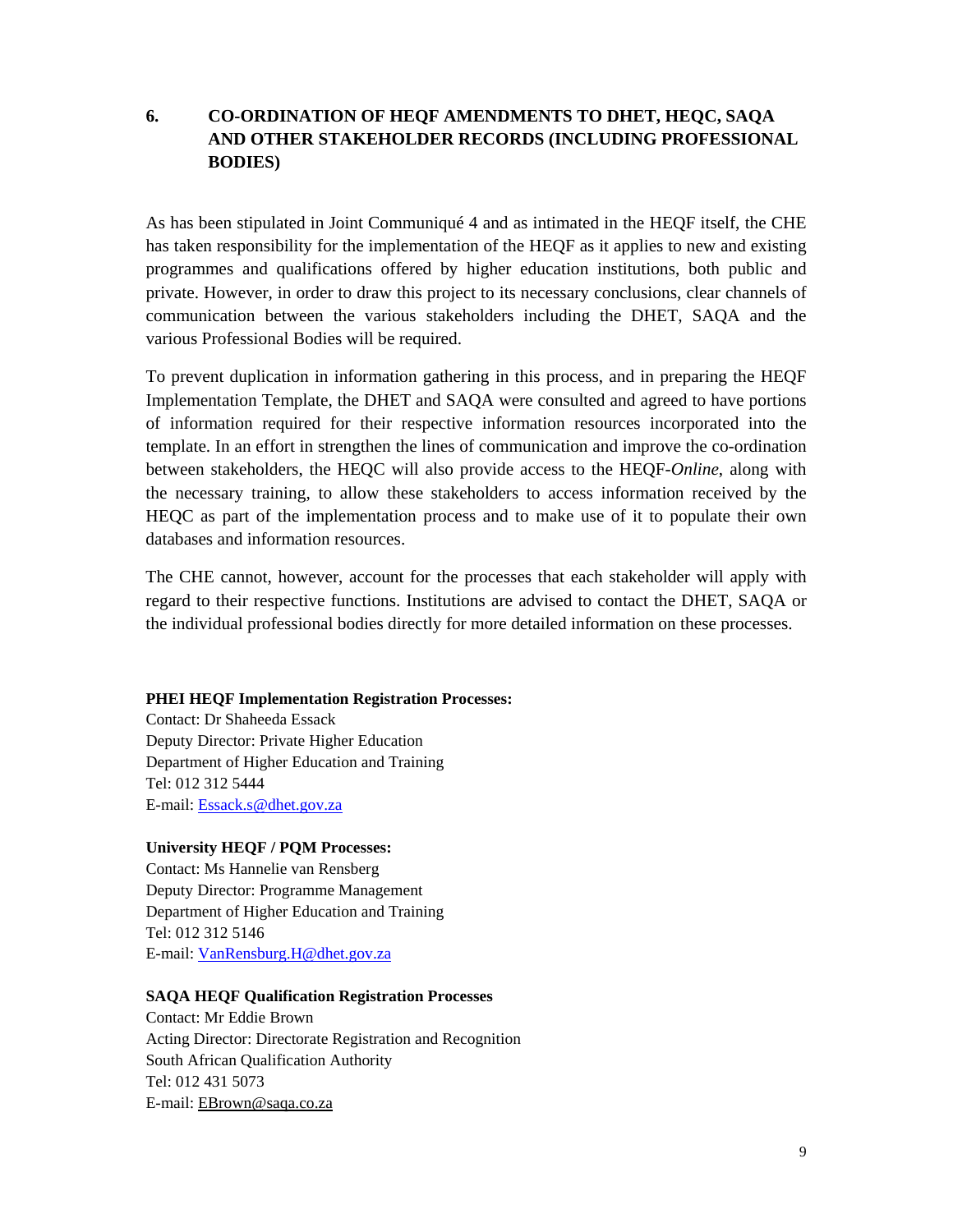# **7. HEQF IMPLEMENTATION TEMPLATE**

In the implementation of the HEQF, it has been decided to follow a combination of offline and online electronic templates and processes both in an attempt to assist institutions in managing this enormous task, and in assisting the HEQC in constructing and developing the national database of higher education programmes, both existing and HEQF-aligned, as is indicated in CHE-HEQF 1 (2010:7).

Institutions will be provided with an offline HEQF Implementation Template which they will be required to complete and upload onto the HEQF-*Online* system. The applications will then be processed further online. This will complete Phase One of the HEQF Implementation Plan. Phase Two will require institutions to provide information in addition to that already requested which, depending on the depth and breadth of the information required, may be submitted directly onto the HEQF-*Online*.

The Phase One HEQF Implementation Template comprises two separate sections: Section 1 to collect data relating to existing non HEQF-aligned programmes or qualifications and categorising the programmes as either Category A, B, or C programmes; and Section 2 providing data about the intended changes to Category A and B programmes to align them with the HEQF.

Making use of the templates and look-up tables provided by the HEQC, institutions will complete the necessary information required on an Excel spreadsheet. It is important to ensure that the HEQC Reference or unique Qualification Reference Number is used consistently on all templates when referring to a specific programme to ensure that the information integrates effectively. When ready, institutions will be able to upload completed spreadsheets onto the HEQF-*Online* system for validation. Once validation is complete, each application will present itself on the HEQF-*Online* system as a separate submission with a similar interface as is presently available on the HEQC-*Online* system.

While in principle the forms are identical for public and private providers, a small section of information required for HEMIS data collection has been included for public providers, but the information required is largely the same. The annotation of the HEQF Implementation Template Sections 1 and 2 that follows includes all the information required for both public and private institutions.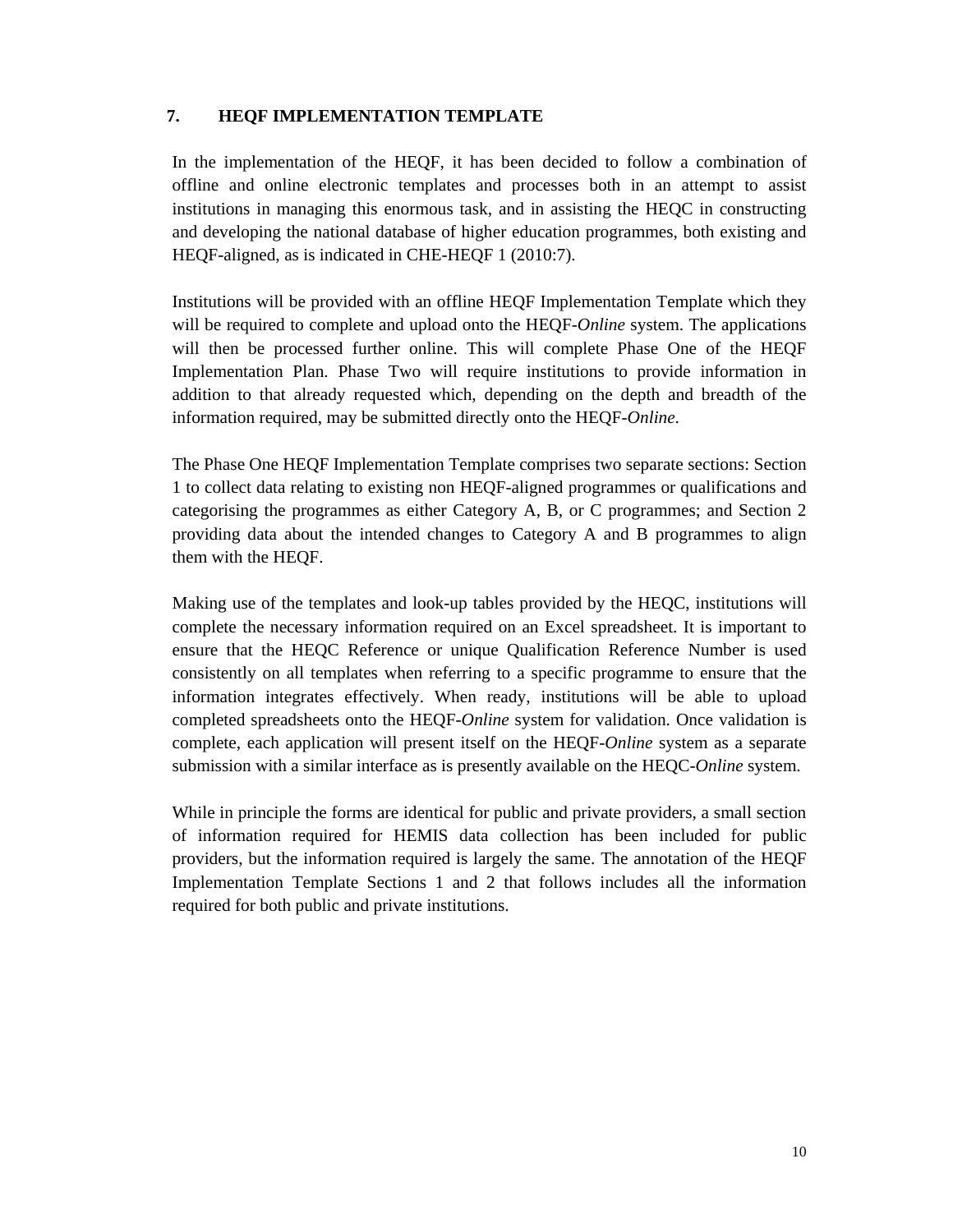# **Notes to assist in completing the HEQF Implementation Template**

|       | <b>Description</b>                                                                                                                        | <b>Annotation</b>                                                                                                                                                                                                                                                                                                      |
|-------|-------------------------------------------------------------------------------------------------------------------------------------------|------------------------------------------------------------------------------------------------------------------------------------------------------------------------------------------------------------------------------------------------------------------------------------------------------------------------|
| 1.1   | <b>Institution Name</b>                                                                                                                   | Institutions must insert their full institution name, as<br>indicated on their PQM or Register of PHEI. Please do not<br>make use of any abbreviations.                                                                                                                                                                |
| 1.2   | <b>HEQC</b> Institution No.                                                                                                               | Institutions must insert their HEQC H0 number (public<br>provider) or PR0 number (private provider) as indicated on<br>all HEQC reference numbers such as H08 or PR0898.                                                                                                                                               |
| 1.3   | <b>Provider Type [Use drop</b><br>down menu]                                                                                              | Selecting from the drop down menu, institutions must<br>indicate their provider type.                                                                                                                                                                                                                                  |
| 1.4   | <b>Programme HEQC reference</b><br>number, if available,<br>otherwise any other unique<br><b>Qualification reference</b>                  | Institutions must provide the HEQC reference number per<br>programme (where possible) or any other unique<br>qualification reference such as an institutional qualification<br>code. This will be used as the HEQC /. Qualification<br>Reference number.                                                               |
| 1.5   | <b>Full title of existing</b><br>qualification (as per approved<br>PQM or Register of PHEIs)                                              | Institutions must provide a full title for each existing<br>qualification as per the approved PQM or Register of<br>PHEIs. Where programmes do not appear on the PQM or<br>the Register, institutions should indicate that full name of<br>the qualification as it appears on the Institutional Academic<br>Structure. |
| 1.6   | Abbreviation of qualification<br>title                                                                                                    | Institutions must provide the abbreviation used for each<br>existing qualification.                                                                                                                                                                                                                                    |
| 1.7   | <b>Existing SAQA Qualification</b><br><b>Identity Number</b> (where<br>applicable)                                                        | Where applicable and possible, institutions must provide<br>the existing SAQA qualification identity number allocated<br>to each existing qualification.                                                                                                                                                               |
| 1.8   | <b>Mode of Delivery [Use Drop</b><br>down menu]                                                                                           | Making using of the drop down menu, institutions must<br>indicate the mode of delivery via which each existing<br>programme and qualification is being offered.                                                                                                                                                        |
| 1.9   | <b>Professional Classification</b><br>[Use Drop-down Menu]                                                                                | Making using of the drop down menu, institutions must<br>indicate the professional classification of each existing<br>programme and qualification.                                                                                                                                                                     |
| 1.9.1 | <b>Professional Body [Only</b><br>required if Professional<br>selected from Professional<br>Classification]                               | If a programme or qualification has been indicated as<br>professional, the appropriate Professional Body must be<br>indicated by the institution.                                                                                                                                                                      |
| 1.9.2 | <b>Professional Body</b><br><b>Registration Number [Only</b><br>required if Professional<br>selected from Professional<br>Classification] | If a programme or qualification has been indicated as<br>professional, and a Professional Body has been indicated,<br>institutions must indicate the Professional Body<br><b>Registration Number.</b>                                                                                                                  |
| 1.10  | <b>NQF Exit Level</b>                                                                                                                     | Institutions must provide the NQF level of the existing<br>programme or qualification.                                                                                                                                                                                                                                 |
| 1.11  | <b>Total Number of Credits</b>                                                                                                            | Institutions must provide the total number of credits of each<br>existing programme or qualification.                                                                                                                                                                                                                  |
| 1.12  | <b>Total Number of Credits at</b><br><b>NQF</b> level 5                                                                                   | Institutions must provide the total number of credits of each<br>existing programme or qualification at NQF level 5 where<br>appropriate.                                                                                                                                                                              |
| 1.13  | <b>Total Number of Credits at</b><br><b>NQF</b> level 6                                                                                   | Institutions must provide the total number of credits of each<br>existing programme or qualification at NQF level 6 where                                                                                                                                                                                              |

# **7.1 SECTION 1 (Public and Private Providers)**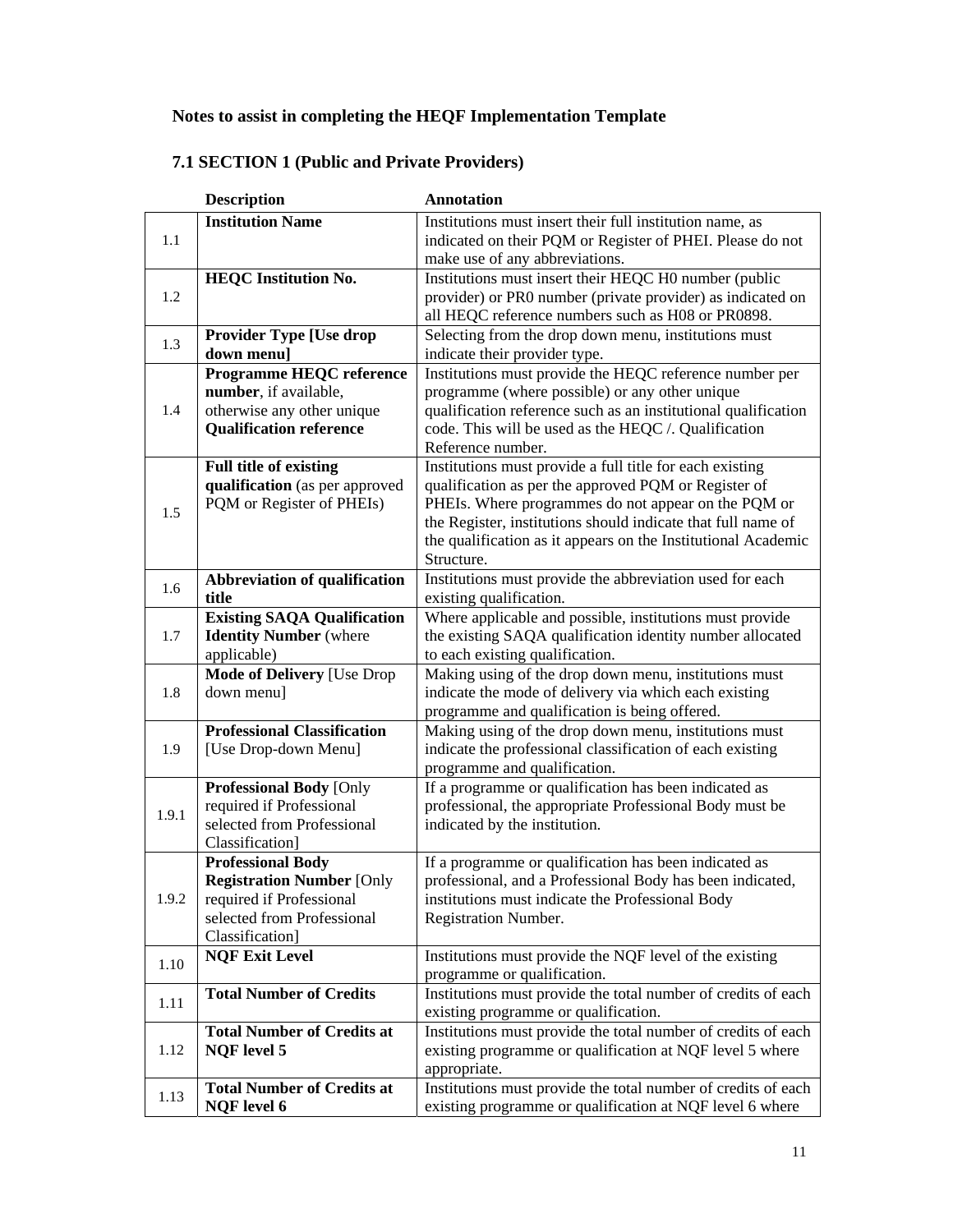|        |                                                                                                                                                                              | appropriate.                                                                                                                                                                                                                                                                                                           |
|--------|------------------------------------------------------------------------------------------------------------------------------------------------------------------------------|------------------------------------------------------------------------------------------------------------------------------------------------------------------------------------------------------------------------------------------------------------------------------------------------------------------------|
| 1.14   | <b>Total Number of Credits at</b><br><b>NQF</b> level 7                                                                                                                      | Institutions must provide the total number of credits of each<br>existing programme or qualification at NQF level 7 where<br>appropriate.                                                                                                                                                                              |
| 1.15   | <b>Total Number of Credits at</b><br><b>NQF</b> level 8                                                                                                                      | Institutions must provide the total number of credits of each<br>existing programme or qualification at NQF level 8 where<br>appropriate.                                                                                                                                                                              |
| 1.16   | <b>Minimum admission</b><br>requirements for the existing<br>qualification                                                                                                   | Institutions must provide the minimum admissions<br>requirements for each existing programme or qualification.                                                                                                                                                                                                         |
| 1.17   | <b>Minimum duration (years)</b><br>for completion - Full Time                                                                                                                | Institutions must provide the minimum duration of each<br>programme or qualification when studied full-time.                                                                                                                                                                                                           |
| 1.18   | <b>Minimum duration (years)</b><br>for completion - Part Time                                                                                                                | Institutions must provide the minimum duration of each<br>programme or qualification when studied part-time.                                                                                                                                                                                                           |
| 1.19   | <b>Proposed HEQF Alignment</b><br>Categorisation                                                                                                                             | Selecting from the drop down menu, institutions must<br>categorise each programme or qualification as Category A,<br>B or C.                                                                                                                                                                                           |
| 1.19.1 | <b>Proposed Teach-out Date</b><br>[only required if Category C is<br>selected from HEQF<br>Categorisation]                                                                   | Only applicable where Category C has been selected -<br>institutions must indicated the date by when it is anticipated<br>the programme will be completely taught out. This date<br>should be indicated in a YYYY-MM-DD format.                                                                                        |
| 1.20   | <b>Existing programme design</b><br>[Institution to complete the<br>necessary table - can add lines<br>as necessary]                                                         | When completing the existing programme design table<br>institutions must include unique module codes, full module<br>names, indicate if modules are compulsory or elective,<br>indicate the credit weighting and NQF level of each<br>module, and note the year of study for each module per<br>programme application. |
| 1.21   | Major fields of study by<br>second or third order CESM<br>category of existing<br>qualification [Not applicable<br>if Institution Type selected is<br>"Private Institution"] | Applies to public providers only - institutions must indicate<br>the second order (4 digit) or third order (6 digit) CESM<br>category of each existing qualification.                                                                                                                                                  |
| 1.22   | <b>HEMIS</b> qualification type of<br>existing qualification [Not<br>applicable if Institution Type<br>selected is "Private<br>Institution"]                                 | Applies to public providers only - institutions must select<br>the HEMIS qualification type for each existing<br>qualification from the drop down menu provided                                                                                                                                                        |
| 1.23   | <b>HEMIS</b> minimum<br>experiential time of existing<br>qualification [Not applicable<br>if Institution Type selected is<br>"Private Institution"]                          | Applies to public providers only - institutions must indicate<br>the minimum experiential time required for each<br>qualification application. This is expressed in months as a<br>two-digit number.                                                                                                                   |
| 1.24   | <b>Total subsidy units of</b><br>existing qualification [Not<br>applicable if Institution Type<br>selected is "Private<br>Institution"]                                      | Applies to public providers only - institutions must indicate<br>the number of full time equivalent (FTE) years required to<br>complete each existing qualification.                                                                                                                                                   |
| 1.25   | <b>Funding level of existing</b><br>qualification [Not applicable<br>if Institution Type selected is<br>"Private Institution"]                                               | Applies to public providers only - institutions must insert a<br>single digit 1 - 4 indicating the funding level of each<br>existing qualification.                                                                                                                                                                    |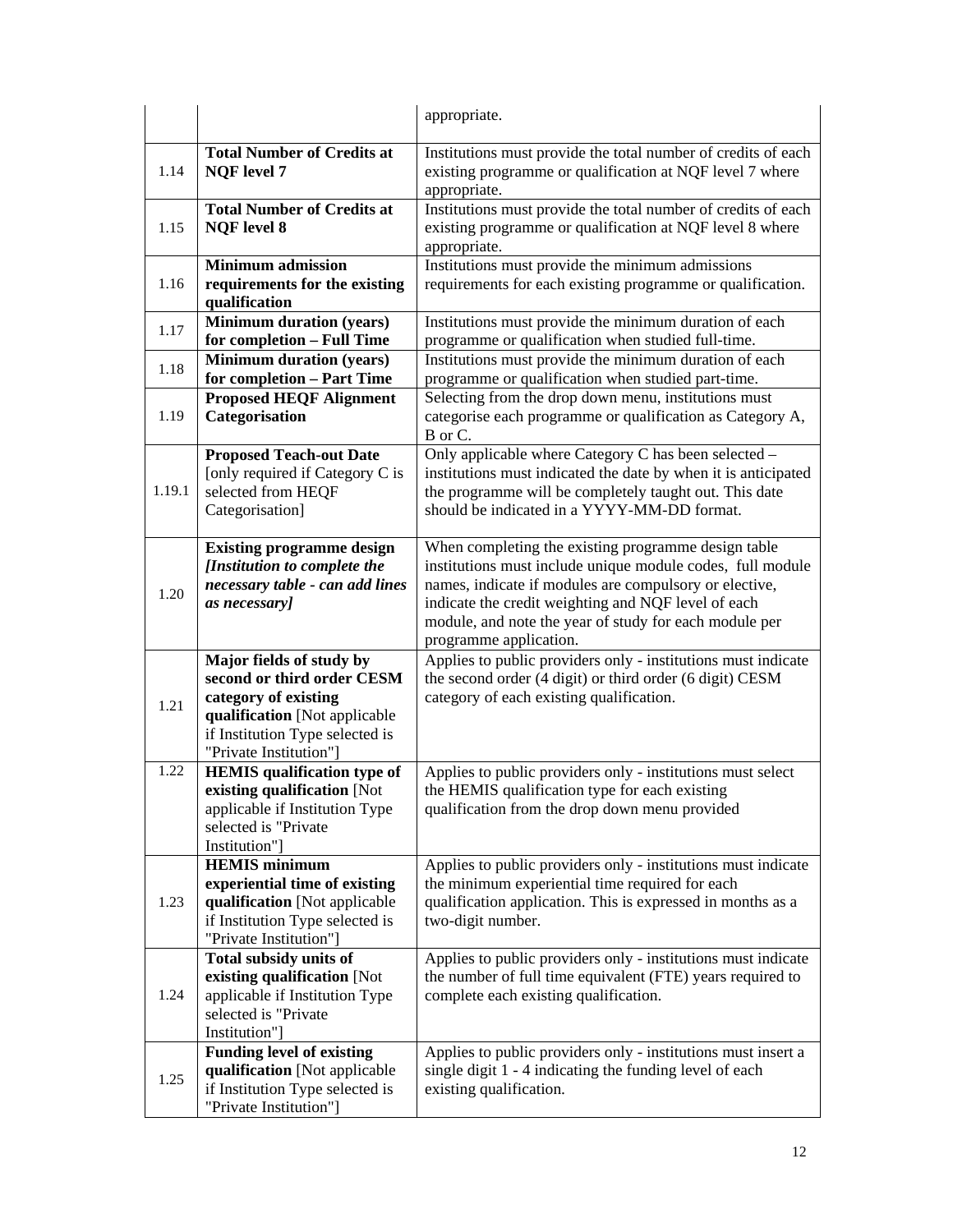# **7.2 SECTION 2 (Public and Private Providers)**

| 2.1  | <b>HEQC</b> / Qualification<br><b>Reference:</b>                                                                                                                                  | Institutions must use the same HEQC / Qualification<br>Reference as indicated in Section 1 to ensure validation and                                                                                                                                                                    |
|------|-----------------------------------------------------------------------------------------------------------------------------------------------------------------------------------|----------------------------------------------------------------------------------------------------------------------------------------------------------------------------------------------------------------------------------------------------------------------------------------|
|      |                                                                                                                                                                                   | integration between data-capturing.                                                                                                                                                                                                                                                    |
| 2.2  | Proposed new title of<br>amended qualification                                                                                                                                    | Institutions must provide new titles for the amended HEQF<br>aligned programmes and qualifications as they comply with<br>the requirements of the HEQF.                                                                                                                                |
| 2.3  | <b>Abbreviation of proposed</b><br>new title                                                                                                                                      | Institutions must provide the abbreviation used for each<br>amended qualification.                                                                                                                                                                                                     |
| 2.4  | <b>Qualification Type [Drop-</b><br>down menu]                                                                                                                                    | Making use of the drop down menu institutions must select<br>the qualification type appropriate to the amended<br>programme or qualification.                                                                                                                                          |
| 2.5  | <b>Qualification Designator</b>                                                                                                                                                   | Institutions must provide a designator for each amended<br>qualification either by selecting one from the drop down<br>menu or by selecting Other and typing in an alternative<br>designator. Institutions should be reminded that designators<br>are only used for degree programmes. |
| 2.6  | <b>Motivation for use of</b><br>designator alternative:                                                                                                                           | Where an alternative designator has been used, institutions<br>should motivate for the use of each designator for each<br>amended programme or qualification.                                                                                                                          |
| 2.7  | <b>CESM</b> category of proposed<br>designator                                                                                                                                    | Making use of the drop down menu institutions must select<br>the first order CESM applicable to the proposed designator.                                                                                                                                                               |
| 2.8  | <b>Mode of Delivery [Use Drop</b><br>down menu]                                                                                                                                   | Making using of the drop down menu, institutions must<br>indicate the mode of delivery via which each amended<br>programme or qualification is being offered.                                                                                                                          |
| 2.9  | <b>Professional Classification</b><br>[Use Drop-down Menu]                                                                                                                        | Making using of the drop down menu, institutions must<br>indicate the professional classification each amended<br>programme and qualification.                                                                                                                                         |
| 2.10 | <b>Professional Body [Only</b><br>required if Professional<br>selected from Professional<br>Classification]                                                                       | If a programme or qualification has been indicated as<br>professional, the appropriate Professional Body must be<br>indicated by the institution.                                                                                                                                      |
| 2.11 | <b>Professional Body</b><br><b>Registration Number [Only</b><br>required if Professional<br>selected from Professional<br>Classification]                                         | If a programme or qualification has been indicated as<br>professional, and a Professional Body has been indicated,<br>institutions must indicate the Professional Body Registration<br>Number.                                                                                         |
| 2.12 | <b>NQF Exit Level [Drop down</b><br>menu NOTE: The level<br>selected must correspond with<br>the Qualification Type above<br>Drop-down menu and<br>corresponding details / rules] | Institutions must provide the NQF level of the amended<br>programme or qualification.                                                                                                                                                                                                  |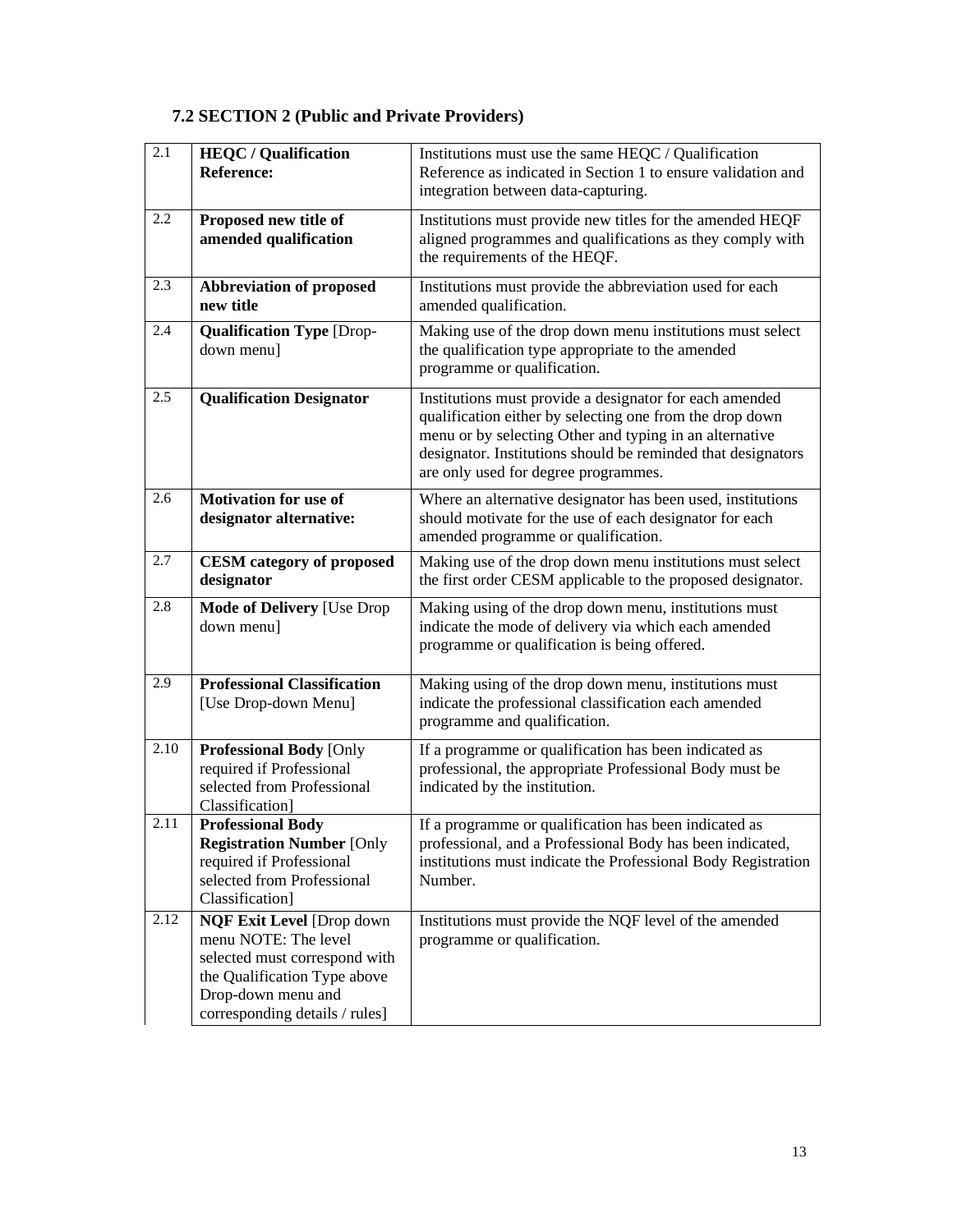| 2.13 | <b>Total Number of Credits</b><br>[NOTE: Total credit<br>weightings should correspond<br>in summation to total credits at<br>each NQF level above, and<br>with the minimum number of<br>credits per Qualification Type<br>above. Drop-down menu<br>options and corresponding<br>details / rules] | Institutions must provide the total number of credits of each<br>amended programme or qualification.                                                                                                                           |
|------|--------------------------------------------------------------------------------------------------------------------------------------------------------------------------------------------------------------------------------------------------------------------------------------------------|--------------------------------------------------------------------------------------------------------------------------------------------------------------------------------------------------------------------------------|
| 2.14 | <b>Total Number of Credits at</b><br><b>NQF</b> level 5                                                                                                                                                                                                                                          | Institutions must provide the total number of credits of each<br>amended programme or qualification at NQF level 5 where<br>appropriate.                                                                                       |
| 2.15 | <b>Total Number of Credits at</b><br><b>NQF</b> level 6                                                                                                                                                                                                                                          | Institutions must provide the total number of credits of each<br>amended programme or qualification at NQF level 6 where<br>appropriate.                                                                                       |
| 2.16 | <b>Total Number of Credits at</b><br><b>NQF</b> level 7                                                                                                                                                                                                                                          | Institutions must provide the total number of credits of each<br>amended programme or qualification at NQF level 7 where<br>appropriate.                                                                                       |
| 2.17 | <b>Total Number of Credits at</b><br><b>NQF</b> level 8                                                                                                                                                                                                                                          | Institutions must provide the total number of credits of each<br>amended programme or qualification at NQF level 8 where<br>appropriate.                                                                                       |
| 2.18 | <b>Total Number of Credits at</b><br><b>NQF</b> level 9                                                                                                                                                                                                                                          | Institutions must provide the total number of credits of each<br>amended programme or qualification at NQF level 9 where<br>appropriate.                                                                                       |
| 2.19 | <b>Total Number of Credits at</b><br><b>NQF</b> level 10                                                                                                                                                                                                                                         | Institutions must provide the total number of credits of each<br>amended programme or qualification at NQF level 10 where<br>appropriate.                                                                                      |
| 2.20 | <b>First Qualifier</b>                                                                                                                                                                                                                                                                           | Where applicable, institutions must indicate the first<br>qualifier of the amended programme or qualification<br>ensuring that this meets the requirements of the HEQF in<br>terms of total and exit level credit weightings.  |
|      | 2.21 First Qualifier CESM Code                                                                                                                                                                                                                                                                   | Institutions must indicate the 6 digit number indicating the<br>CESM code of the first qualifier for the amended<br>programme or qualification where applicable. These credits<br>should be expressed in digits.               |
| 2.22 | Total number of credits<br>allocated to the First Qualifier                                                                                                                                                                                                                                      | Institutions must indicate the total number of credits<br>allocated to the first qualifier per amended programme or<br>qualification. These credits should be expressed in digits.                                             |
| 2.23 | Total number of credits<br>allocated to the First Qualifier<br>in the <b>FINAL</b> year of study.                                                                                                                                                                                                | Institutions must indicate the total number of credits<br>allocated to the first qualifier in the final year of study per<br>amended programme or qualification. These credits should<br>be expressed in digits.               |
| 2.24 | <b>Second Qualifier</b>                                                                                                                                                                                                                                                                          | Where applicable, institutions must indicate the second<br>qualifier of the amended programme or qualification<br>ensuring that this meets the requirements of the HEQF in<br>terms of total and exit level credit weightings. |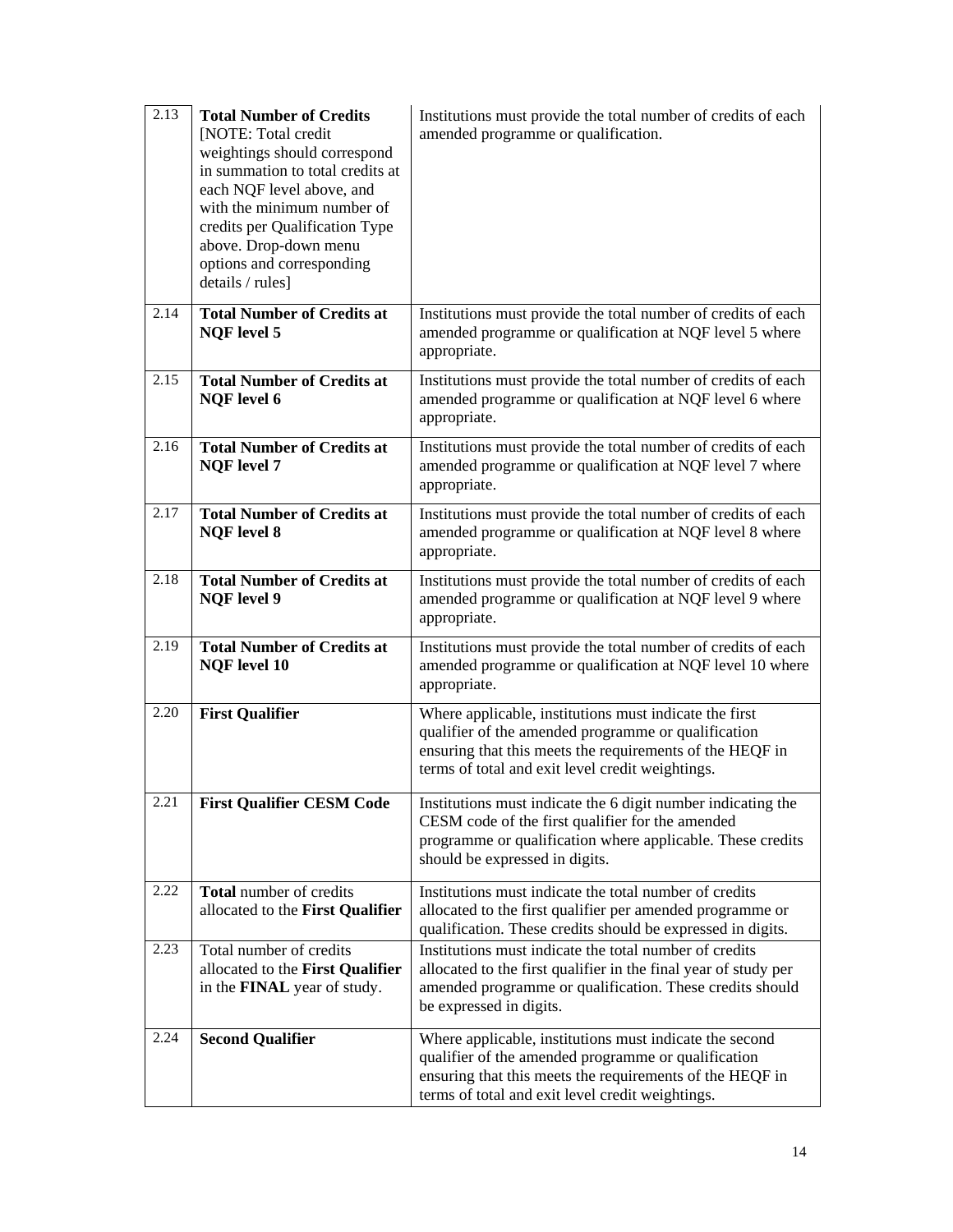| 2.25 | <b>Second Qualifier CESM</b><br>Code                                                                                                                                                                                                                                                                  | Institutions must indicate the 6 digit number indicating the<br>CESM code of the second qualifier for the amended<br>programme or qualification where applicable. These credits<br>should be expressed in digits.                                                                                                                                                                                                   |
|------|-------------------------------------------------------------------------------------------------------------------------------------------------------------------------------------------------------------------------------------------------------------------------------------------------------|---------------------------------------------------------------------------------------------------------------------------------------------------------------------------------------------------------------------------------------------------------------------------------------------------------------------------------------------------------------------------------------------------------------------|
| 2.26 | Total number of credits<br>allocated to the Second<br>Qualifier                                                                                                                                                                                                                                       | Institutions must indicate the total number of credits<br>allocated to the second qualifier per amended programme or<br>qualification. These credits should be expressed in digits.                                                                                                                                                                                                                                 |
| 2.27 | Total number of credits<br>allocated to the Second<br><b>Qualifier</b> in the <b>FINAL</b> year<br>of study.                                                                                                                                                                                          | Institutions must indicate the total number of credits<br>allocated to the second qualifier in the final year of study per<br>amended programme or qualification. These credits should<br>be expressed in digits.                                                                                                                                                                                                   |
| 2.28 | <b>Total number of credits</b><br>allocated to WIL / EL                                                                                                                                                                                                                                               | Where applicable, institutions must indicate the total number<br>of credits allocated to Work Integrated Learning or<br>Experiential Learning per amended programme or<br>qualification. These credits should be expressed in digits.                                                                                                                                                                               |
| 2.29 | <b>Total number of credits</b><br>allocated to Research                                                                                                                                                                                                                                               | Where applicable, institutions must indicate the total number<br>of credits allocated to Research per amended programme or<br>qualification. This cell is compulsory for qualification type<br>requiring research such as Bachelor Honours, Master's and<br>Doctoral degrees and these credits exclude theoretical<br>modules such as research methodology / methods. The<br>credits should be expressed in digits. |
| 2.30 | <b>Minimum admission</b><br>requirements for the<br>amended qualification                                                                                                                                                                                                                             | Institutions must provide the minimum admissions<br>requirements for each amended programme or qualification.                                                                                                                                                                                                                                                                                                       |
| 2.31 | <b>Minimum duration (years)</b><br>for completion - Full Time<br>[Drop down menu NOTE:<br>Number of years should<br>correlate directly with total<br>credits and Qualification Type<br>- see table for drop-down<br>options and corresponding<br>details / rules]                                     | Institutions must provide the minimum duration of each<br>amended programme or qualification when studied full-<br>time.                                                                                                                                                                                                                                                                                            |
| 2.32 | <b>Minimum duration (years)</b><br>for completion - Part Time<br>[Drop down menu NOTE:<br>Number of years should<br>exceed double the FTE and<br>should correlate directly with<br>total credits and Qualification<br>Type - see table for drop-down<br>options and corresponding<br>details / rules] | Institutions must provide the minimum duration of each<br>amended programme or qualification when studied part-<br>time.                                                                                                                                                                                                                                                                                            |
| 2.33 | Purpose of the qualification /<br>programme                                                                                                                                                                                                                                                           | Institutions must provide a text description of the purpose of<br>the amended programme or qualification.                                                                                                                                                                                                                                                                                                           |
| 2.34 | <b>Exit level outcomes</b>                                                                                                                                                                                                                                                                            | Institutions must provide detailed exit level outcomes for the<br>amended programme or qualification in text format.                                                                                                                                                                                                                                                                                                |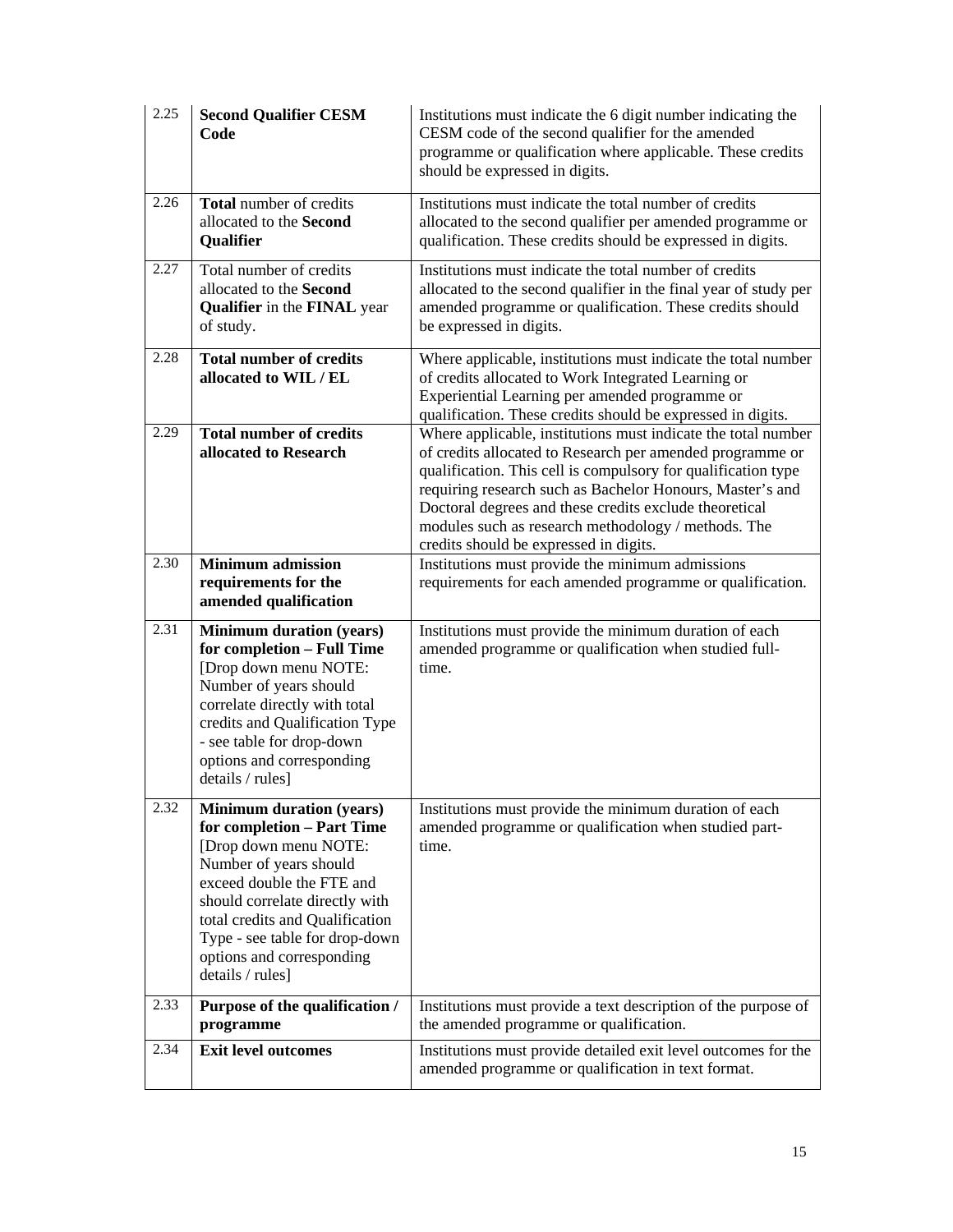| 2.35 | <b>Articulation and progression</b>                                                                                                                                                                | Institutions must provide a detailed description of the<br>articulation and progression routes as they apply the<br>amended programme or qualification.                                                                                                                                                               |
|------|----------------------------------------------------------------------------------------------------------------------------------------------------------------------------------------------------|-----------------------------------------------------------------------------------------------------------------------------------------------------------------------------------------------------------------------------------------------------------------------------------------------------------------------|
| 2.36 | <b>RPL</b>                                                                                                                                                                                         | Institutions must provide detailed RPL routes of access to<br>the amended programme or qualification.                                                                                                                                                                                                                 |
| 2.37 | <b>International comparability</b>                                                                                                                                                                 | Institutions must provide details of the international<br>comparability of the amended programme or qualification.                                                                                                                                                                                                    |
| 2.38 | Amended programme design<br>[Institution to complete the<br>necessary table in Worksheet<br>S2 qualification modules - can<br>add lines as necessary]                                              | When completing the amended programme design table<br>institutions must include unique module codes, full module<br>names, indicate if modules are compulsory or elective,<br>indicate the credit weighting and NQF level of each module,<br>and note the year of study for each module per programme<br>application. |
| 2.39 | Major fields of study by<br>second or third order CESM<br>category of amended<br>qualification [Not applicable<br>if Institution Type selected is<br>"Private Institution"]                        | Applies to public providers only - institutions must indicate<br>the second order (4 digit) or third order (6 digit) CESM<br>category of each amended qualification.                                                                                                                                                  |
| 2.40 | <b>HEMIS</b> qualification type of<br>amended qualification [Not<br>applicable if Institution Type<br>selected is "Private<br>Institution"]                                                        | Applies to public providers only - institutions must select<br>the HEMIS qualification type for each amended<br>qualification from the drop down menu provided                                                                                                                                                        |
| 2.41 | <b>HEMIS</b> minimum<br>experiential time of amended<br>qualification [Not applicable<br>if Institution Type selected is<br>"Private Institution"] [indicates<br>number of months eg 04<br>Months] | Applies to public providers only - institutions must indicate<br>the minimum experiential time required for each<br>qualification application. This is expressed in months as a<br>two-digit number.                                                                                                                  |
| 2.42 | Total subsidy units of<br>amended qualification [Not<br>applicable if Institution Type<br>selected is "Private<br>Institution"] [validate against<br>minimum number of years full-<br>time]        | Applies to public providers only - institutions must indicate<br>the number of full time equivalent (FTE) years required to<br>complete each amended qualification.                                                                                                                                                   |
| 2.43 | <b>Funding level of amended</b><br>qualification [Not applicable<br>if Institution Type selected is<br>"Private Institution"]                                                                      | Applies to public providers only - institutions must insert a<br>single digit 1 - 4 indicating the Funding level of each<br>amended qualification.                                                                                                                                                                    |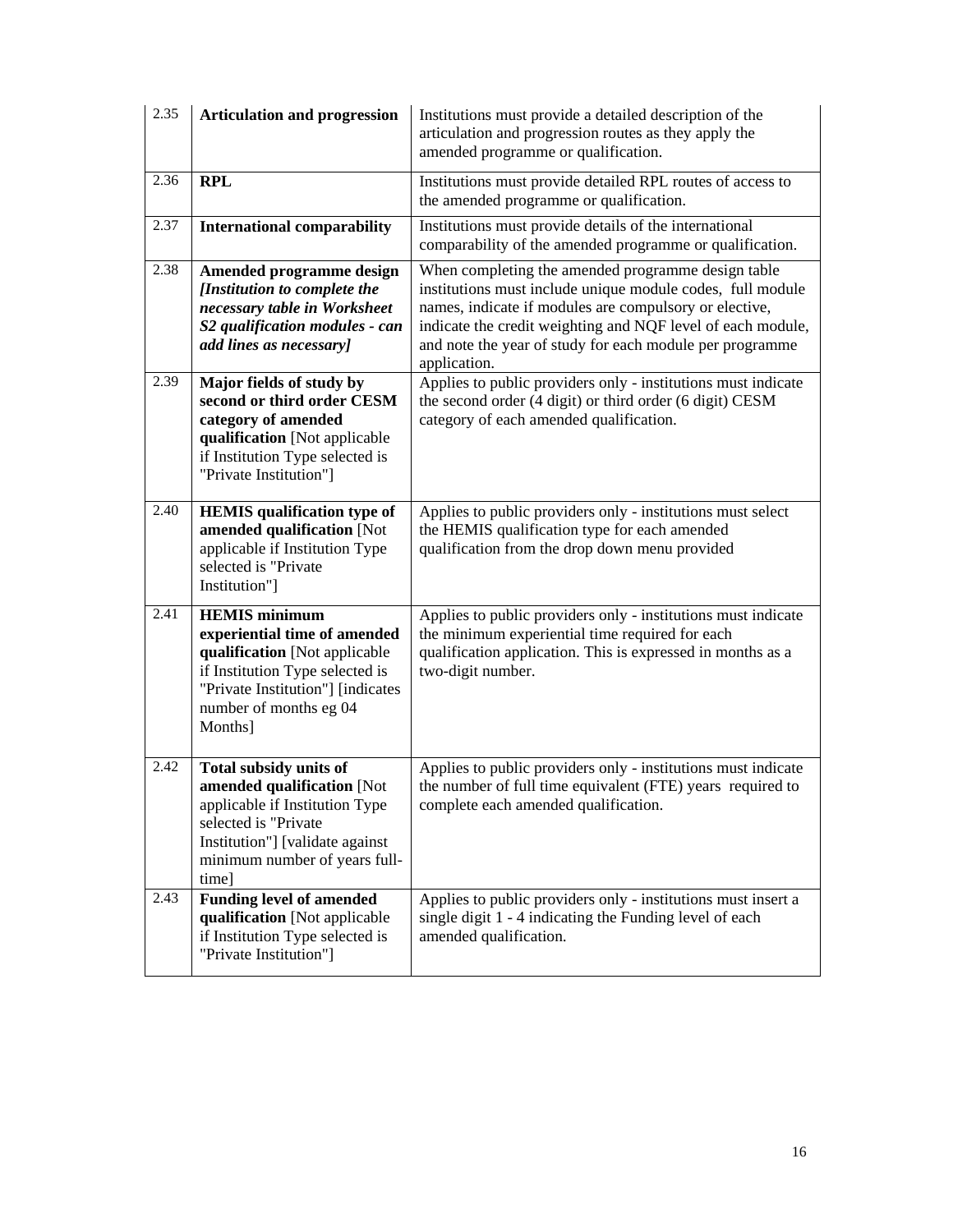# **8. CRITERIA AND CLASSIFICATION OF PROGRAMMES AND QUALIFICATIONS**

## **8.1 Categorising programmes and qualifications**

Phase One of the HEQF Implementation Plan (CHE-HEQF 1:8) indicates that as part of their first submission to the CHE, each institution will be requested to categorise their programmes into three categories. As a general rule, these categories should be considered as requiring only technical changes (Category A), requiring some curriculum development (Category B); or requiring substantial re-curriculation such that a new programme is necessary (Category C). These categories and the changes that they represent to align with the HEQF are further explained with examples below:

## **Categorising of Category A Programmes and Qualifications**

A **Category A** programme will require few or no changes to be aligned with the HEQF. Changes in this category would include an alignment in qualification type name such as "National Certificate" to "Higher Certificate"; a change in NQF exit level only; or alignment of the nomenclature to align with the naming style of the HEQF.

## **Changes to Category A programmes will generally relate to:**

- 1. **Qualification type** eg National Certificate converted to a Higher Certificate
- 2. **NQF exit level** eg Bachelor of Arts NQF Exit level 6 to Bachelor of Arts NQF Exit level 7, assuming all else remains the same or very similar
- 3. **Naming of the qualification** eg *Baccalaureus Artium (Language Studies)* to Bachelor of Arts in Language Studies

# **Categorising of Category B Programmes and Qualifications**

A **Category B** programme will require some curriculum development, but not so much as to constitute a 50% change to the programme structure, outcomes or total credits. The inclusion of required research credits, the differentiation between minimum and maximum credits at specific NQF levels within a qualification<sup>1</sup>; and distinguishing between qualifiers and 'specialisations' or 'majors' may all be included as changes made to category B programmes.

<sup>1</sup> **Please note:** The HEQF does not require qualifications to meet all maximum credit limitations as well as minimum limitations. For example, while a diploma programme may require a minimum of 60 credits at NQF level 7, the 120 credit NQF 5 credit maximum is a guideline and is not a requirement for all diplomas. This indication simply indicates that diploma qualifications may not have *more* than 120 credits at NQF level 5, however, institutions may choose to have fewer than this maximum.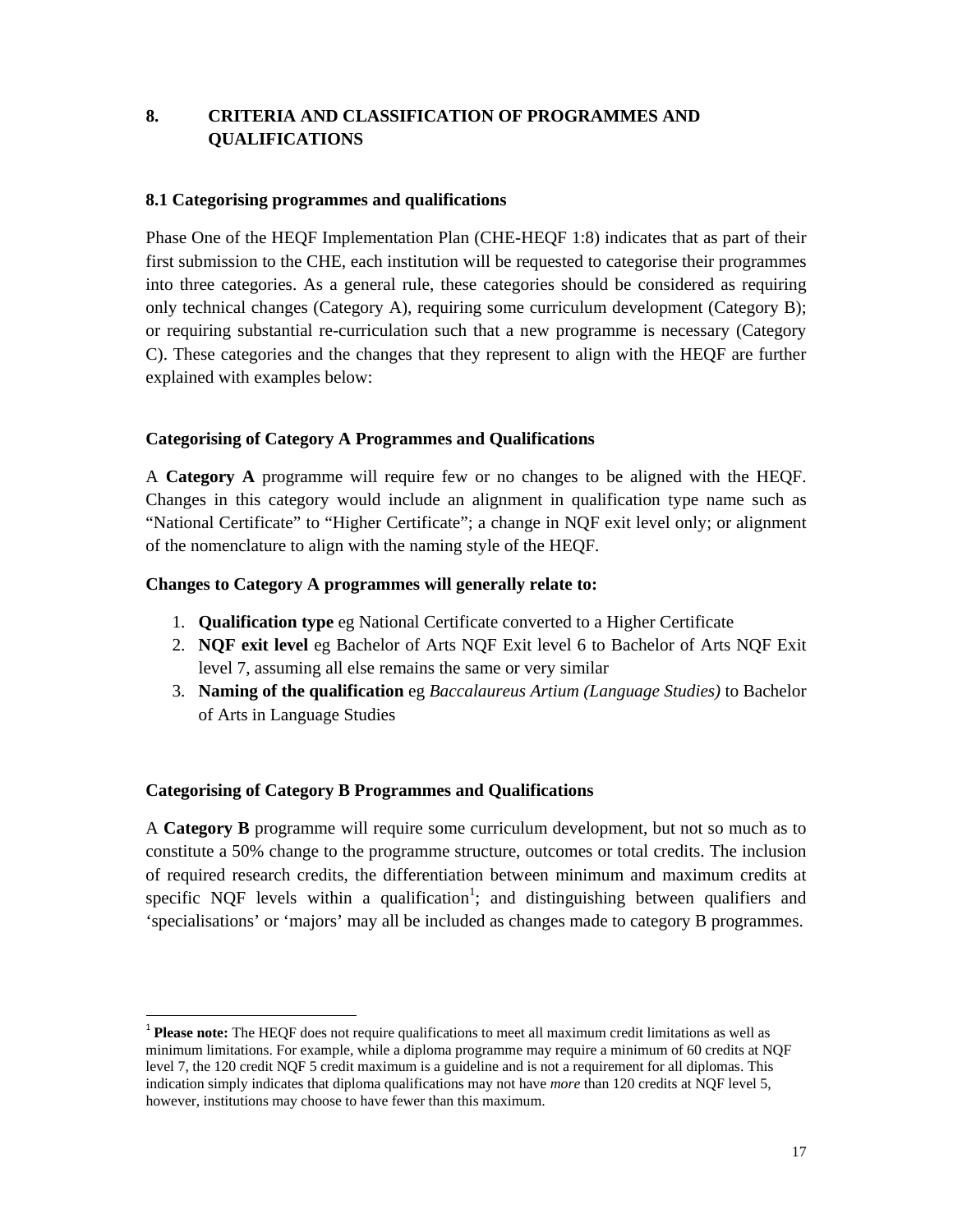## **Changes to Category B programmes will generally relate to:**

- 1. **Inclusion of required credits at specific NQF levels** eg 60 credits at NQF level 7 in a Diploma; 30 credits of research at NQF level 8 in a Bachelor Honours degree; 60 credits research in a Master's degree
- 2. **Differentiation between minimum and maximum credits (where necessary)** eg 96 credits maximum NQF level 5, 120 credits minimum NQF level 7, 96 credits minimum NQF level 8 in a 480-credit professional Bachelor's degree
- 3. **Distinguishing between qualifiers and specialisations/majors**: to make use of a qualifier "at least 50% of the minimum total credits for the qualification and at least 50% of the minimum credits at the qualification's exit level must be in the field of specialisation denoted by the qualifier" (HEQF 2007:13). A specialisation / major is not subject to these limitations, but is also not permitted to be included in the title of the qualification.

# **Categorising of Category C Programmes and Qualifications**

A **Category C** programme will require major curriculum development to be undertaken that will result in a 50% or more change to the programme design, and will thus require a new application for programme accreditation to be made. These changes will often take the form of changes in qualification type, changes in programme purpose, characteristics or outcomes and may include the replacement of stacked and early exit programmes and qualifications and those qualifications that have been removed from the NQF.

# **Changes to Category C programmes will relate generally to:**

- 1. **50% or more change to the programme design** eg 240-credit NQF level 5 Diploma 'conversion' to a 360-credit NQF level 6 Diploma; a change of this magnitude requires a complete structural and curriculum redesign of this programme and would need to be submitted as a new programme.
- 2. **Top-up, 'stacked' and early-exit qualifications** eg 240-credit NQF level 6 National Diploma 'top-up' from a 120 credit NQF level 5 National Certificate; at present the only stacked qualifications permitted are the Higher Certificate / Advanced Certificate combination, and early exits from qualifications are not permitted. All qualifications will be required to meet all the requirements of the HEQF as stipulated.
- 3. **Qualifications that have been removed from the framework** eg 120-credit NQF level 7 BTech 'top-up'. Although institutions may intend to replace these programmes with new programmes available on the HEQF, existing programmes that will no longer be offered in the future must be submitted and categorised for recording purposes.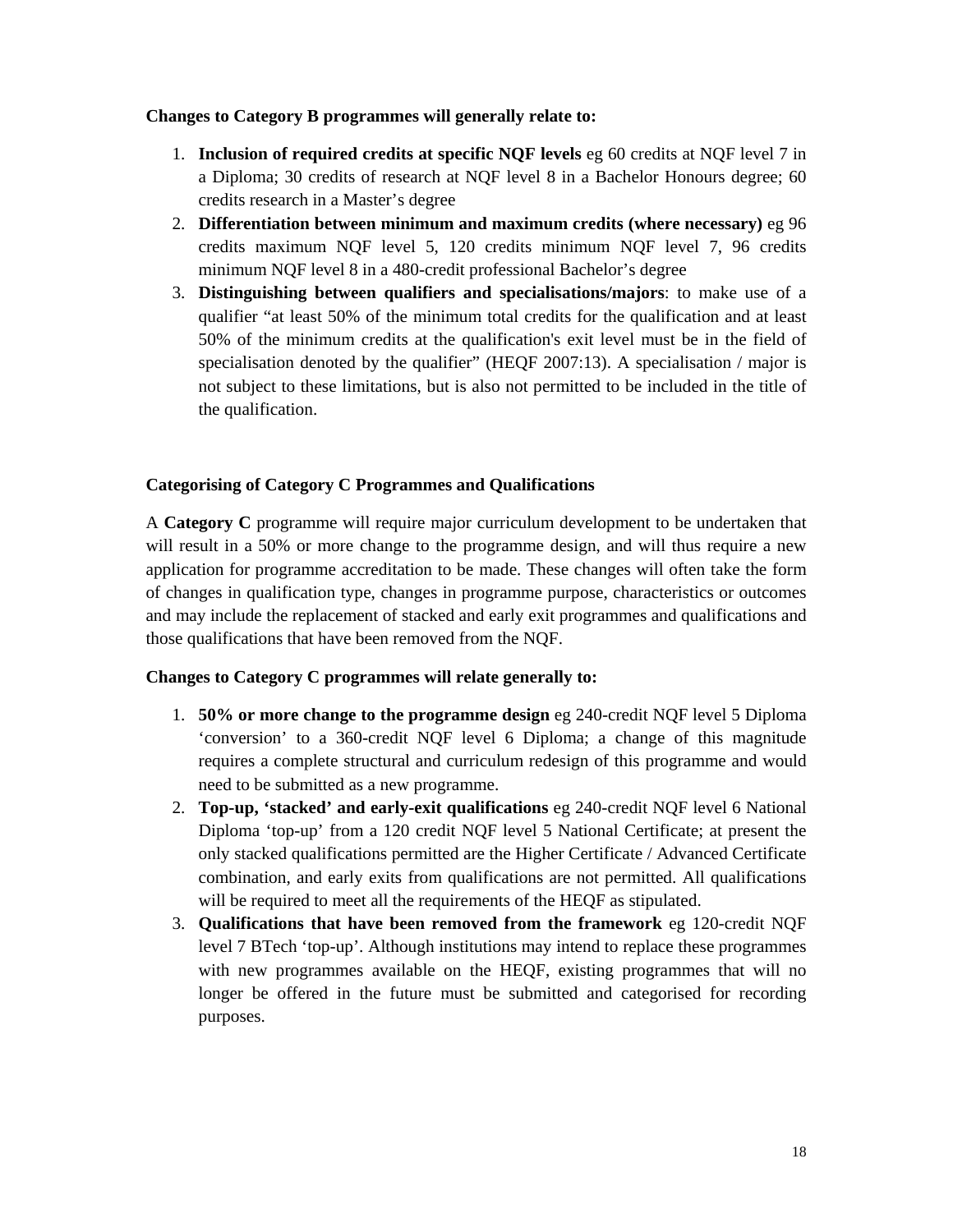# **8.2 Generic qualifications and internal streams**

In the course of completing their submissions for HEQF implementation, public institutions may uncover legacy programmes offered as 'streams' or 'majors' within generic qualifications that have become established and differentiated programmes within the institution but which have not been accredited by the HEQC as such and have not been recorded on the institution's PQM. While it would be unreasonable to require these programmes to be submitted as Category C applications, these programmes are required to be submitted for HEQF alignment should the institution wish to continue offering the programmes. In these cases, institutions should categorise these programmes as Category B programmes requiring some curriculum development constituting no more than a 50% change. In addition, institutions will also be required to submit and categorise any generic programmes that they continue to offer under the appropriate category.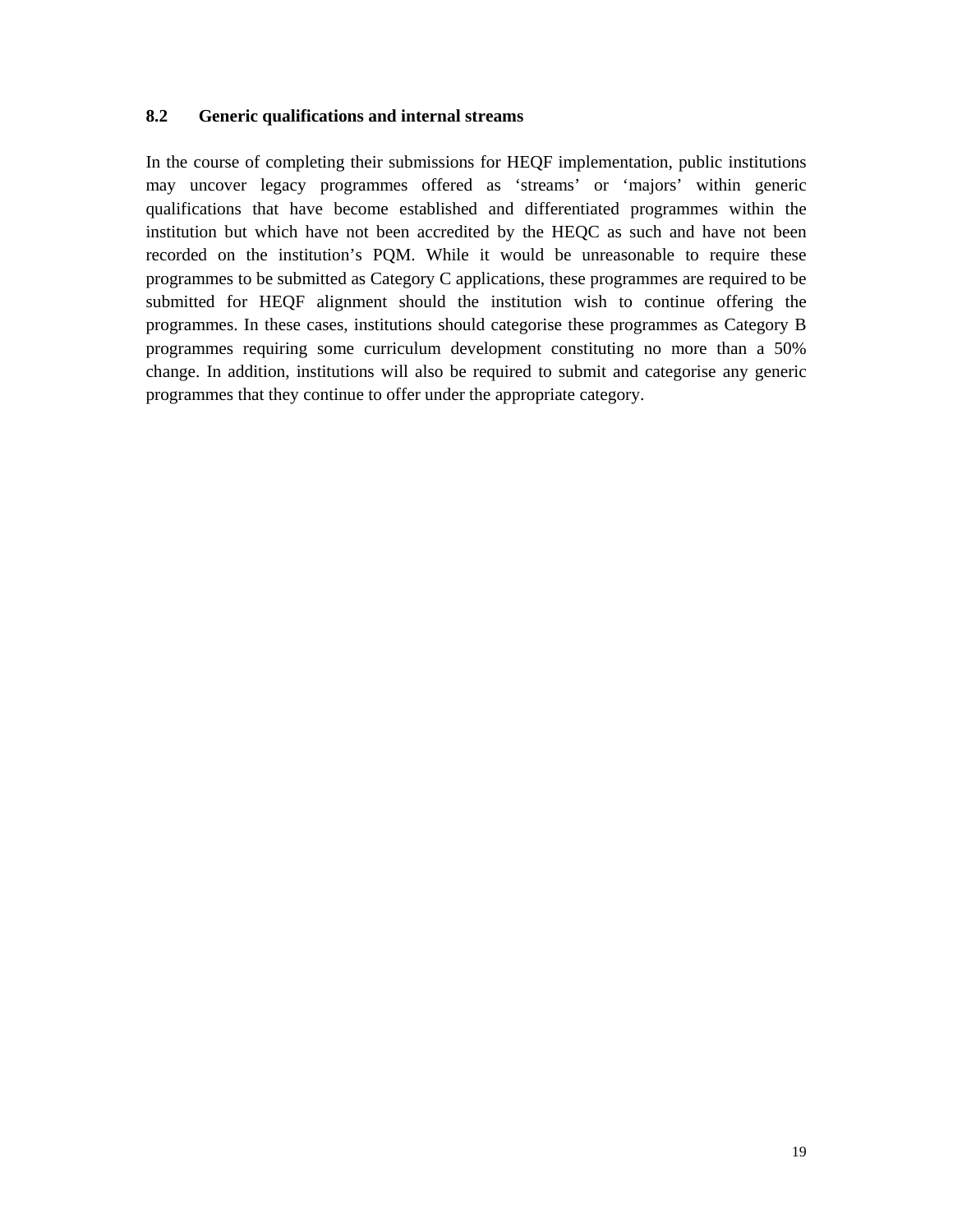# **9. INTERNAL PROGRAMMES, MAJORS AND TEACH-OUT PROCESSES**

### **9.1 Programmes and Qualifications**

The HEQF distinguishes between a programme and a qualification as follows: a qualification is "the formal recognition and certification of learning achievement awarded by an accredited institution" whereas a programme is "a purposeful and structured set of learning experiences that leads to a qualification" (HEQF 2007:6).

Public provider qualifications and programmes are recorded on each individual institution's Programme and Qualification Mix (PQM) whereas each private higher education institution (PHEI) has its accredited programmes and qualifications recorded on the Register of Private Higher Education Institutions and on their individual institutional certificates of registration.

## **9.2 Internal programmes, majors and qualifiers**

Although some institutions may be offering a variety of internal and unrecorded programmes within qualifications (specifically as part of generic undergraduate degrees), in terms of the requirements of the HEQF and the HEQC's Criteria for Programme Accreditation, should these programmes exist within the institution as stand-alone programmes they are required to be accredited and recorded as such. Institutions must, however, distinguish between the offering of stand-alone programmes, and the offering of majors, streams or specialities that may exist within a number of programmes and qualifications.

The HEQC defines a stand-alone programme to be one that runs independently of other similar programmes with differing characteristics, purpose and outcomes. Streams, majors and specialisations are typically found within generic qualifications where the purpose and outcomes of the qualification do not change regardless of which major or specialisation is selected.

Further, institutions must consider the requirements of the HEQF when making use of a qualifier in renaming or re-curriculating a programme for HEQF alignment purposes. As per the requirements of the HEQF, "in order to use a qualifier, at least 50% of the minimum total credits for the qualification and at least 50% of the minimum credits at the qualification's exit level must be in the field of specialisation denoted by the qualifier. The same applies to the use of the second qualifier" (HEQF 2007:13). Institutions should not use a qualifier for majors or specialities unless these meet the requirements as stipulated above.

### **9.3 Teach-out**

Should a programme be categorised as a Category C, institutions are still required to complete Section 1 of the HEQF Implementation Template, but will not be required to complete Section 2. As part of the evaluation of the applications received, the HEQC will identify and collate those programmes categorised as Category C. As part of Section 1,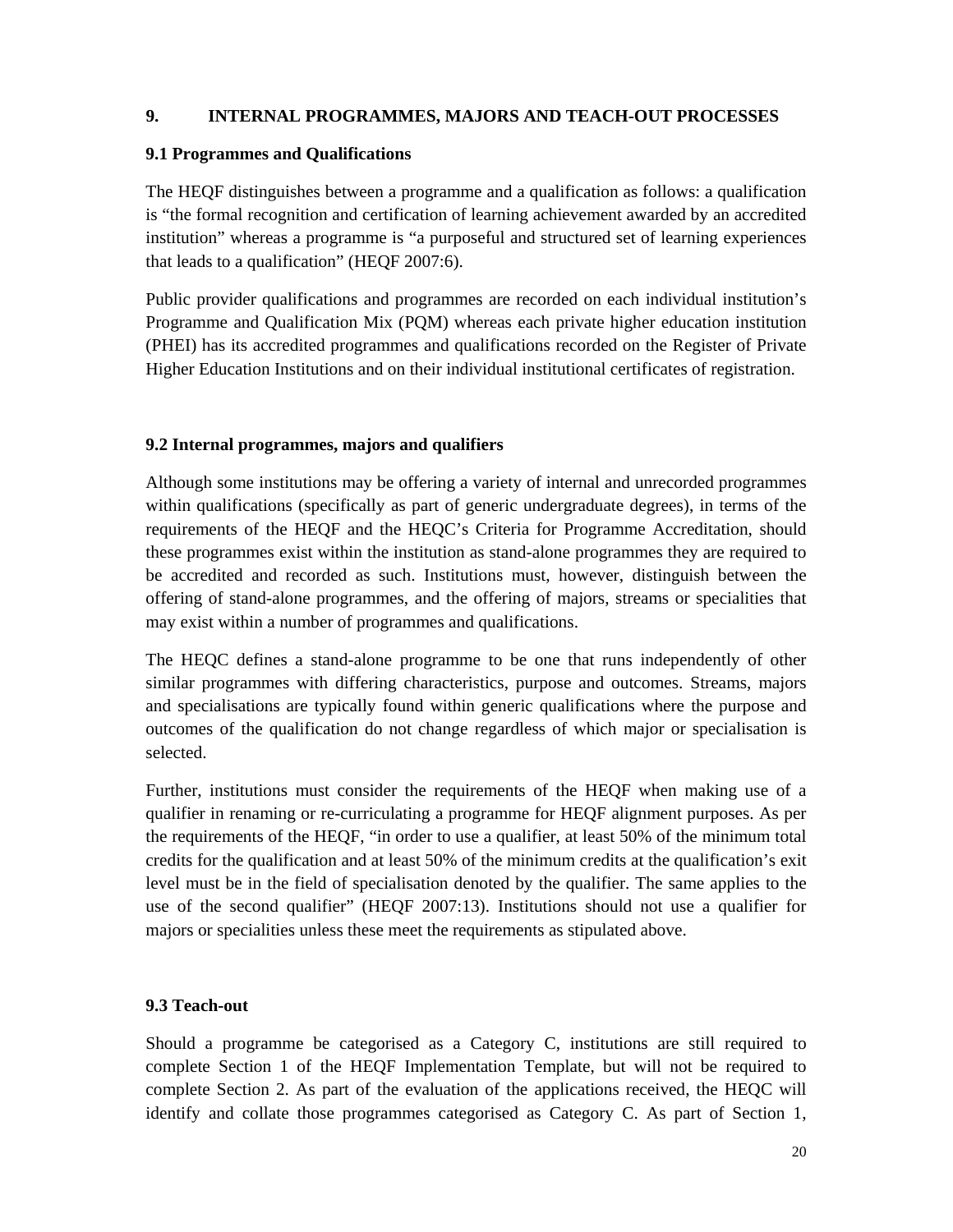institutions will be required indicate the proposed teach-out date by when it is anticipated the those programmes categorised as Category C will be required to will be phased out. The institution will be required to inform the HEQC once this process is completed. It is anticipated this process could take up to five years to complete.

Should institutions wish to replace their Category C programmes with new HEQF-aligned programmes, applications for Candidacy Phase Accreditation of these programmes should be made to the HEQC via the HEQC-*Online.* These applications can be submitted to the HEQC as soon as institutions are ready to do so.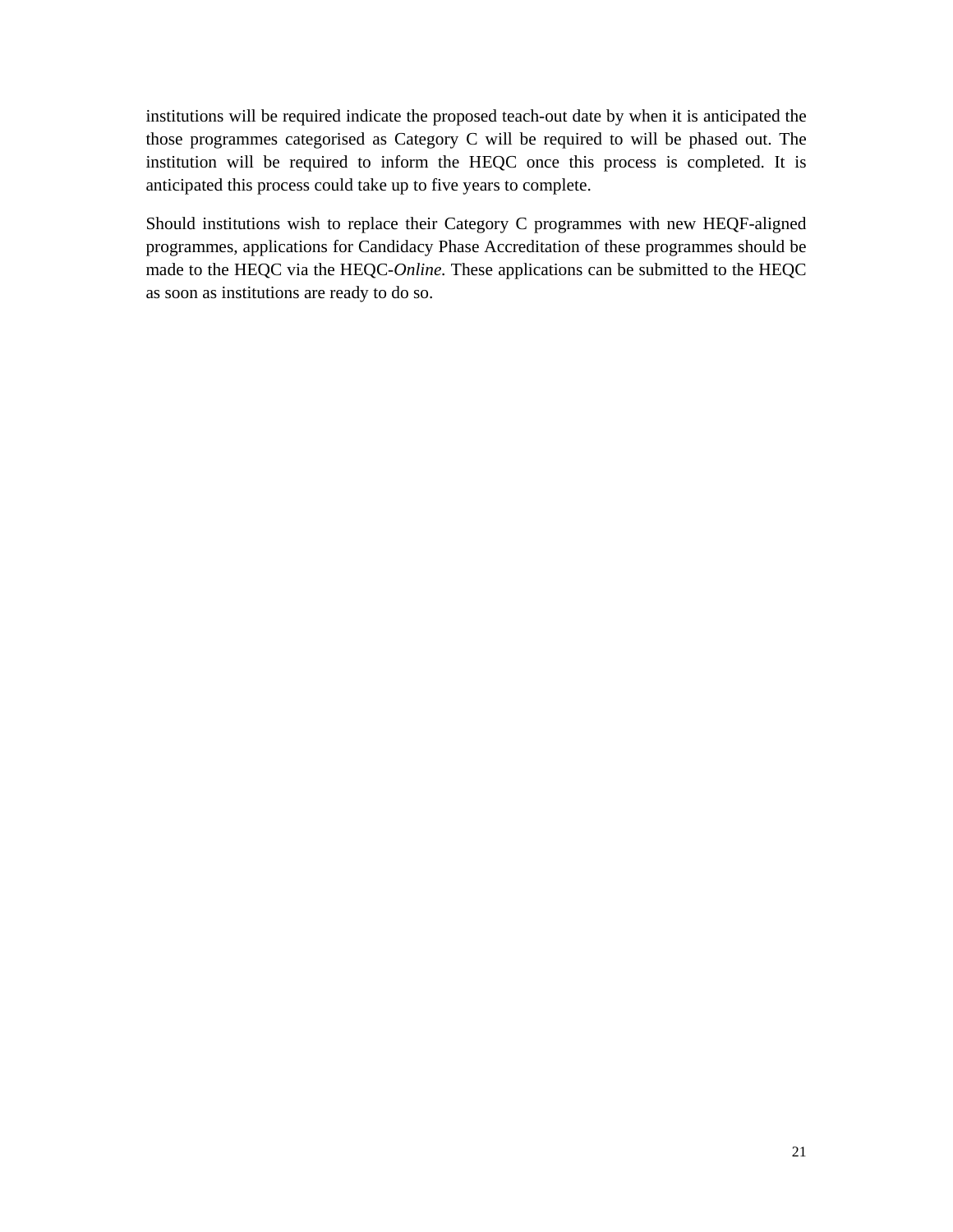# **10. HEQC CAPACITY AND THE EVALUATION PROCESS (INCLUDES HEQC ACCREDITATION FRAMEWORK)**

### **10.1 Evaluation Process for HEQF Alignment Evaluation**

As has been indicated in the CHE-HEQF 1 (2010:8), once the Phase One submissions have been received by the HEQC via the HEQF-*Online*, these applications will be evaluated by a sub-committee of the Accreditation Committee for HEQF compliance and fit in terms of how each programme has been sorted into its respective category. Once this process is complete, and assuming there are no further concerns, the Category A programmes will then be recommended to the HEQC as being HEQF-aligned and deemed accredited. Once the HEQC has concluded its proceedings, institutions will be informed in writing of the final outcome of this process and which programmes from their Category A submissions have been deemed accredited, and which may have been further categorised as either Category B or Category C programmes.

In the case of Category B programmes, institutions will be requested to submit additional information in Phase Two of Implementation Plan for subject matter expert evaluation. In this phase, as programmes will be submitted in a phased approach based on institution type, programmes will also be sub-divided and evaluated along broad fields of study such as humanities, commerce, law etc. As such, using subject matter experts in group evaluations will be the methodology of choice. This will ensure consistency across disciplines and within institution types.

### **10.2 Criteria for HEQF Alignment Evaluation**

As the implementation of the HEQF is an alignment exercise more so than an accreditation one, the Criteria to be used to evaluate the alignment of programmes with the HEQF are predominantly those to be found within the HEQF document itself. Beyond this, some information required by the DHET and SAQA for their specific purposes has also been included and will need to be taken into consideration when evaluating a programme or qualification for HEQF alignment. That said, however, as this process is driven by the CHE, the Criteria for Programme Accreditation will always be applicable and be the overriding set of criteria to be used in this process. Institutions would be well advised to familiarise themselves with the HEQF, the CHE-HEQF Communiqué 1, the Joint Communiqué  $1 - 4$ , SAQA's Level Descriptors for the NQF and the HEQC's Criteria for Programme Accreditation. All can be found as Annexures to this document.

### **10.3 Envisaged HEQC Capacity Development**

In terms of the capacity development requirements within the HEQC to support a project of this size and scope, the HEQC will again be following a phased approach to mirror the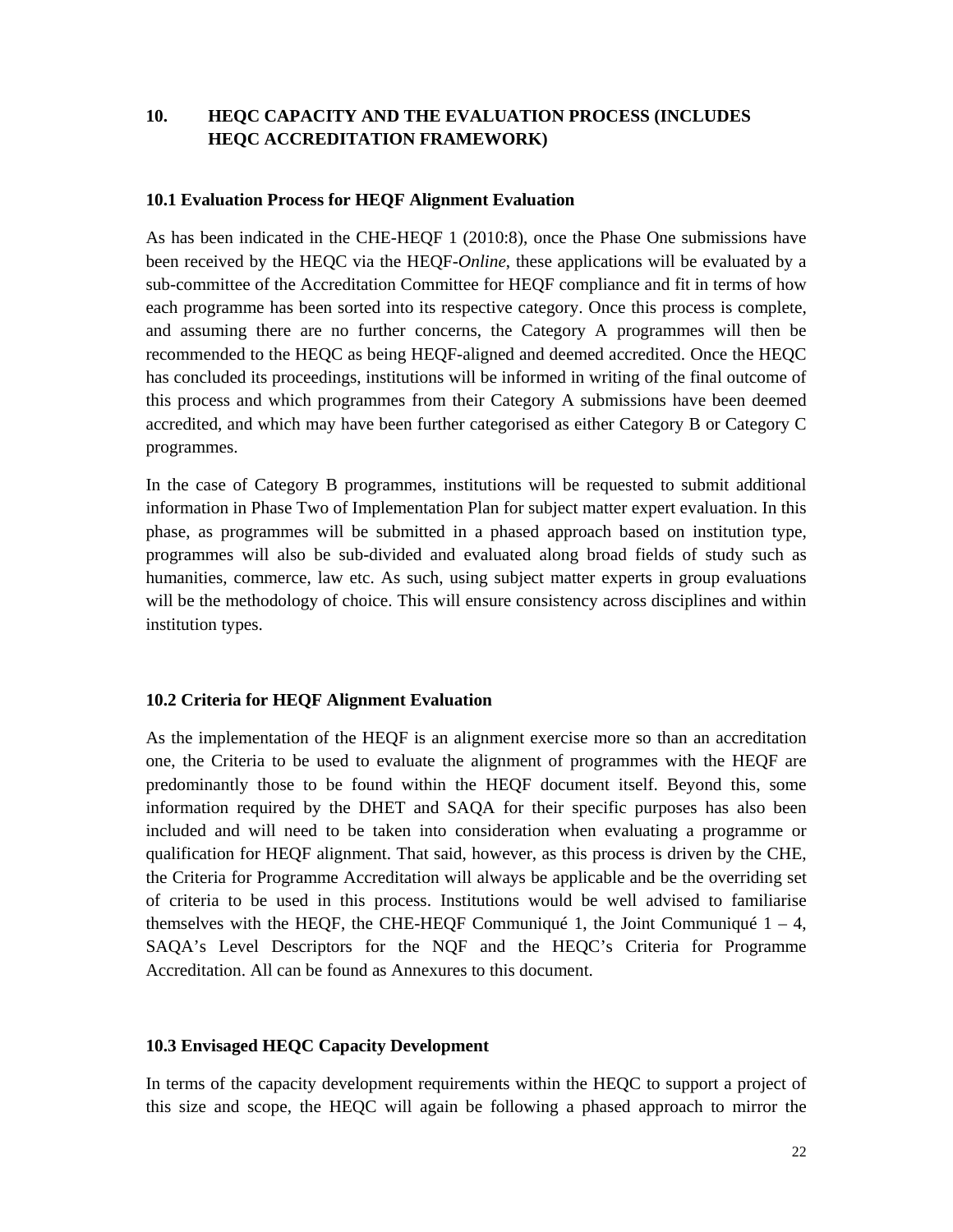methodology adopted in the implementation plan. By mid-2011 a series of evaluator workshops will be held in three – four national locations to train evaluators to assist with the assessment and evaluation of the Phase One applications. Institutions will be contacted and requested to volunteer individuals to be trained as evaluators who will be able to make themselves available in the October / November 2011 period to evaluate submissions from institutions for HEQF Implementation. These evaluators will be drawn from the offices of Quality Assurance, Academic Planning, and Teaching and Learning within institutions and will be trained to identify and assess programmes in terms of their alignment with HEQF and the correctness of their categorisation.

Further and more programme-specific evaluator training will take place as part of the Phase Two preparations in early 2012. These evaluators will be subject-matter experts drawn from within the academic structures of the institutions.

### **10.4 Evaluation of Category C submissions**

Receipt of Category C submissions is required both to ensure an accurate reflection on the database of the higher education programmes currently on offer, and to ensure that a precise record is maintained of which programmes are to be taught-out to allow the HEQC to manage this process effectively. While Category C programmes are unlikely to be evaluated alongside the Category A and B programmes, it is possible that some Category A or B programmes may be determined by the HEQC, as part of its evaluation processes, to be recategorised as Category C programmes. In this instance, institutions will be informed of this eventuality and informed of how to proceed forward.

### **10.5 Accreditation Status**

As this process concerns only existing programmes that have been deemed accredited or provisionally accredited in the past 10 years, it has been determined that once deemed HEQF aligned and deemed accredited as part of the HEQF alignment process, these programmes will be granted full accreditation, and will not be required to undergo a secondary process to achieve this accreditation status. This will apply to all programmes categorized as Category A and B programmes. Category C programmes will be taught-out and will not be deemed HEQF-aligned and therefore cannot be granted full accreditation status. Should institutions wish to replace Category C programmes with new HEQF-aligned programmes, these programmes will need to be submitted to the HEQC via the HEQC-Online Candidacy Phase Accreditation processes. These programmes will be processed accordingly and if granted provisional accreditation, institutions will need to complete an additional process in the future in order for these programmes to be granted full accreditation.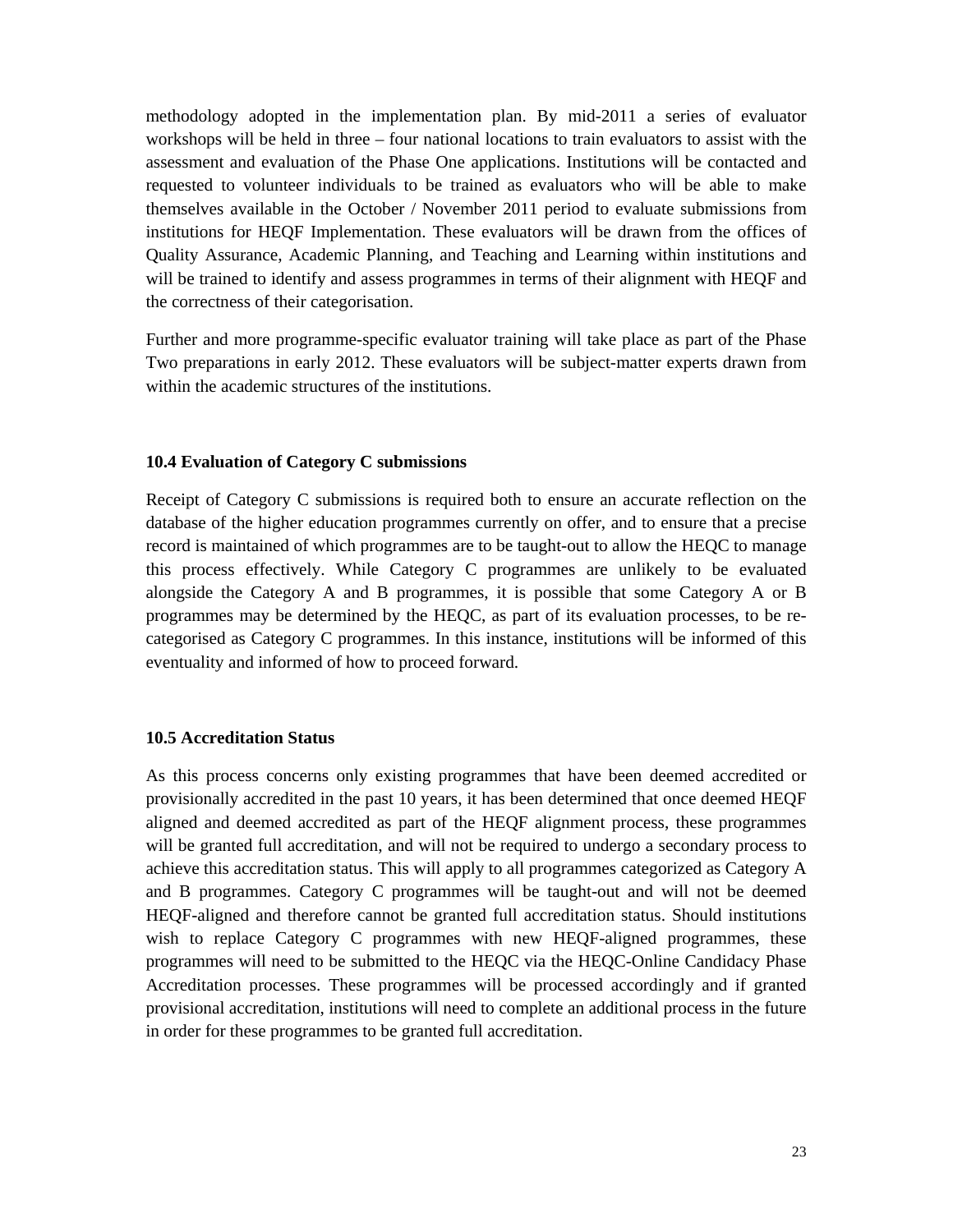# **10.6 Representations**

Should an institution decide that it is unhappy with a decision taken by the HEQC with regard to the categorisation of a programme, the institution may make a written representation to the HEQC. This representation:

- should be in writing;
- should include the reference number of the programme / s for which the institution wishes to make representation
- should include reasons supporting the re-categorisation of the programme/s
- may include any additional information to support the re-categorisation of the programme/s
- should reach the HEQC within 21 working days of the date of the formal notification for the HEQC's decision.

# **10.7 The HEQC reserves the right:**

- to conduct a site visit should it be deemed necessary
- to request improvement plans should it be deemed necessary
- to commission further evaluations should it be deemed necessary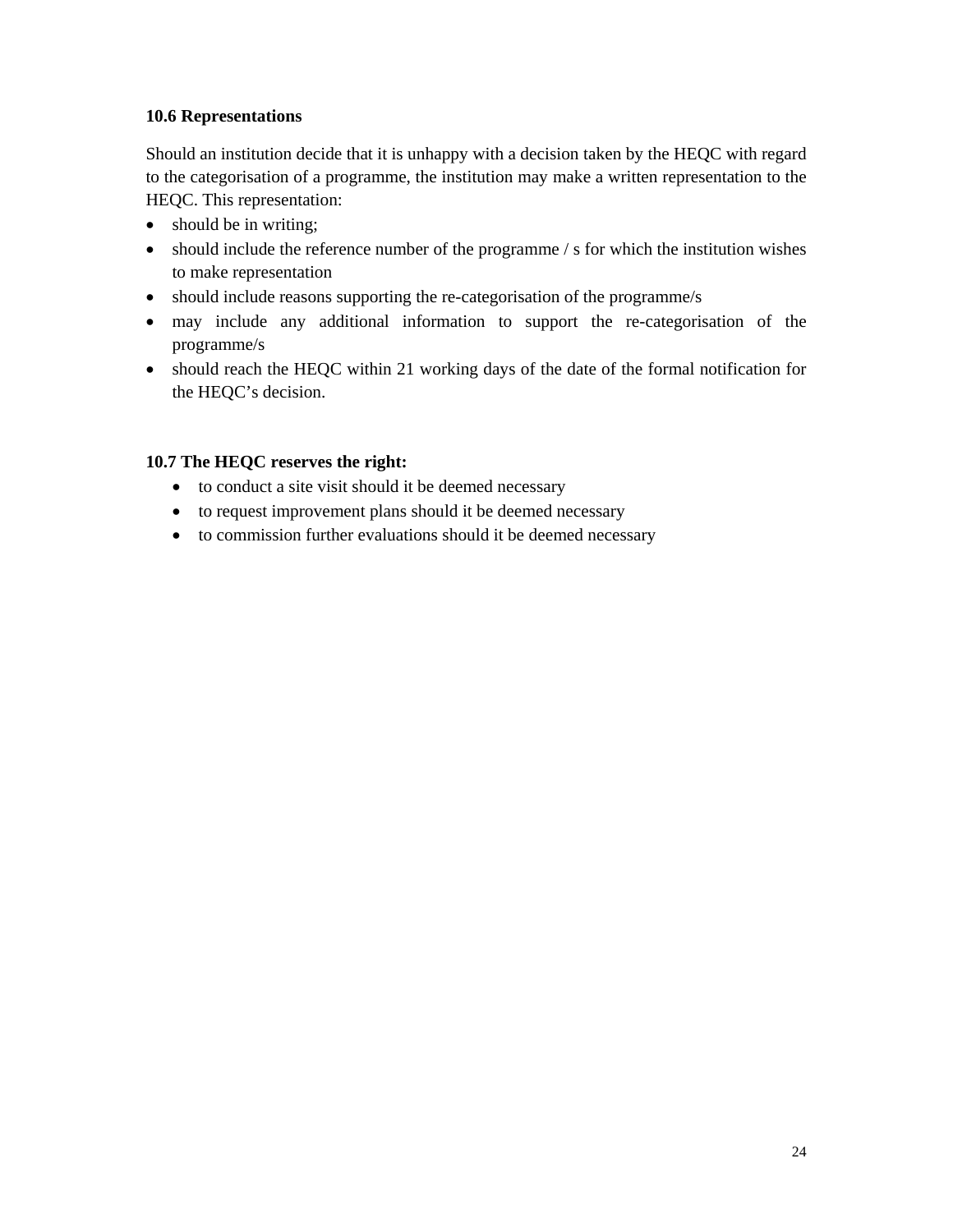### **11. Explanation of Cells of HEQF Implementation Template Section 1 with Code Lists and Validations**

٠

| <b>Section 1 - Existing qualification information</b> ( <i>Compulsory for all HEQF applications</i> ) |                  |                                           |                                               |                   |  |  |
|-------------------------------------------------------------------------------------------------------|------------------|-------------------------------------------|-----------------------------------------------|-------------------|--|--|
|                                                                                                       |                  |                                           |                                               |                   |  |  |
| <b>Column title</b>                                                                                   | <b>Ref</b>       | <b>Description</b>                        | <b>Code lists</b>                             | <b>Validation</b> |  |  |
| <b>Inst Name</b>                                                                                      | 1.1              | <b>Institution Name</b>                   |                                               | Required          |  |  |
|                                                                                                       |                  |                                           |                                               |                   |  |  |
| <b>HEQC</b> Inst No                                                                                   | $\overline{1.2}$ | <b>HEQC</b> Institution No.               | PR0nn for a private<br>institution e.g. PR089 | Required          |  |  |
|                                                                                                       |                  |                                           |                                               |                   |  |  |
|                                                                                                       |                  |                                           | H0n for a public<br>institution e.g. H08      |                   |  |  |
| Provider Type                                                                                         | 1.3              | <b>Provider Type [NOTE: This should</b>   | Comprehensive                                 | Required          |  |  |
|                                                                                                       |                  | be populated from the Institutional       | University                                    |                   |  |  |
|                                                                                                       |                  | Profile or drop down]                     | University                                    |                   |  |  |
|                                                                                                       |                  |                                           | University of                                 |                   |  |  |
|                                                                                                       |                  |                                           | Technology                                    |                   |  |  |
|                                                                                                       |                  |                                           | Private Institution                           |                   |  |  |
| Qual Ref No                                                                                           | 1.4              | <b>HEQC Reference Number (if</b>          |                                               | Required          |  |  |
|                                                                                                       |                  | available) - otherwise any other          |                                               |                   |  |  |
|                                                                                                       |                  | unique Qualification Reference            |                                               |                   |  |  |
| <b>Qual Title</b>                                                                                     | 1.5              | Full title of existing qualification (as  |                                               | Required          |  |  |
|                                                                                                       |                  | per approved PQM or Register of<br>PHEIs) |                                               |                   |  |  |
|                                                                                                       |                  |                                           |                                               |                   |  |  |
| Qual title abbr                                                                                       | 1.6              | Abbreviation of qualification title       |                                               | Required          |  |  |
| SAQA Qual Id                                                                                          | $\overline{1.7}$ | <b>Existing SAQA Qualification</b>        |                                               |                   |  |  |
|                                                                                                       |                  | <b>Identity Number</b> (where applicable) |                                               |                   |  |  |
| Mode of delivery                                                                                      | 1.8              | Mode of Delivery [Use Drop down           | Contact<br>$\ddot{\phantom{a}}$               | Required          |  |  |
|                                                                                                       |                  | menu]                                     | Distance<br>$\ddot{\phantom{0}}$              |                   |  |  |
|                                                                                                       |                  |                                           | Mixed /                                       |                   |  |  |
|                                                                                                       |                  |                                           | blended mode                                  |                   |  |  |
|                                                                                                       |                  |                                           | E-learning                                    |                   |  |  |
| Prof Class                                                                                            | 1.9              | <b>Professional Classification [Use</b>   | Non-<br>$\ddot{\phantom{0}}$                  | Required          |  |  |
|                                                                                                       |                  | Drop-down Menu]                           | professional                                  |                   |  |  |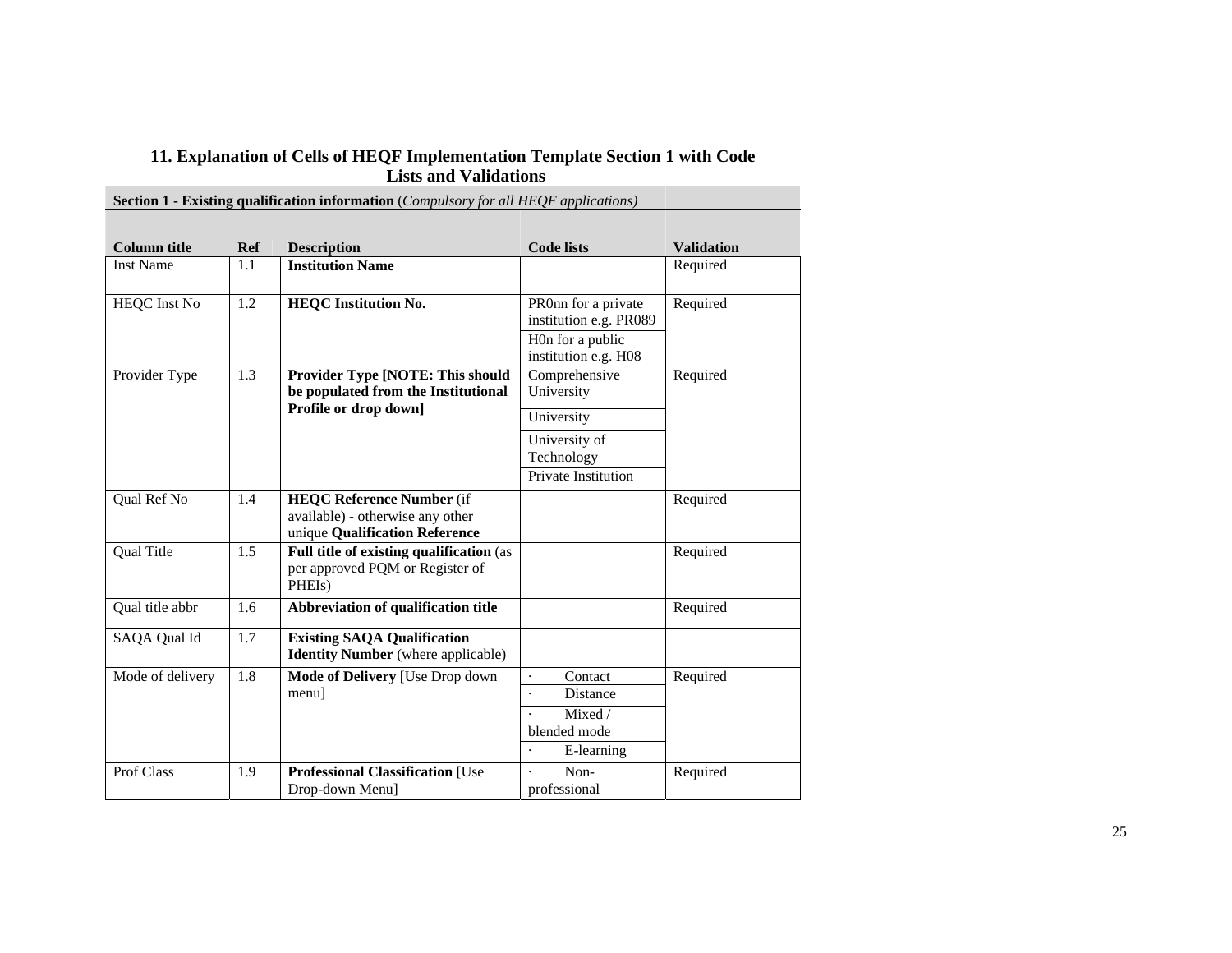|                        |       |                                                                                                                                        | Professional<br>Teacher                                  |                                                                   |
|------------------------|-------|----------------------------------------------------------------------------------------------------------------------------------------|----------------------------------------------------------|-------------------------------------------------------------------|
|                        |       |                                                                                                                                        | Education                                                |                                                                   |
| Prof Body              | 1.9.1 | Professional Body [Only required if<br>Professional selected from<br>Professional Classification]                                      |                                                          | Required if<br>Professional<br>Classification is<br>professional. |
| Prof Body Reg<br>No    | 1.9.2 | <b>Professional Body Registration</b><br><b>Number</b> [Only required if<br>Professional selected from<br>Professional Classification] |                                                          | Required if<br>Professional<br>Classification is<br>professional. |
| <b>NQF Exit Level</b>  | 1.10  | <b>NOF Exit Level</b>                                                                                                                  | 5<br>$\overline{a}$                                      | Required. Integer                                                 |
|                        |       |                                                                                                                                        | 6                                                        | values only in range<br>5 to 10.                                  |
|                        |       |                                                                                                                                        | $\overline{7}$                                           |                                                                   |
|                        |       |                                                                                                                                        | 8<br>$\ddot{\phantom{1}}$                                |                                                                   |
|                        |       |                                                                                                                                        | 9<br>$\ddot{\phantom{0}}$                                |                                                                   |
|                        |       |                                                                                                                                        | 10                                                       |                                                                   |
| <b>Total credits</b>   | 1.11  | <b>Total Number of Credits</b>                                                                                                         | Total number of<br>credits in digits                     | Required. Integer<br>values only.                                 |
| Total credits NQF      | 1.12  | <b>Total Number of Credits at NQF</b>                                                                                                  | Total credits at NQF                                     | Required. Integer                                                 |
| 5                      |       | level 5                                                                                                                                | level 5                                                  | values only.                                                      |
| Total credits NQF<br>6 | 1.13  | <b>Total Number of Credits at NQF</b><br>level 6                                                                                       | Total credits at NQF<br>level 6                          |                                                                   |
| Total credits NQF<br>7 | 1.14  | <b>Total Number of Credits at NQF</b><br>level 7                                                                                       | Total credits at NQF<br>level 7                          |                                                                   |
| Total credits NQF<br>8 | 1.15  | <b>Total Number of Credits at NQF</b><br>level 8                                                                                       | Total credits at NQF<br>level 8                          |                                                                   |
| Min admission<br>req   | 1.16  | <b>Minimum admission requirements</b><br>for the existing qualification                                                                | Description of the<br>minimum admission<br>requirements. | Required. Text.<br>Maximum<br>characters ???                      |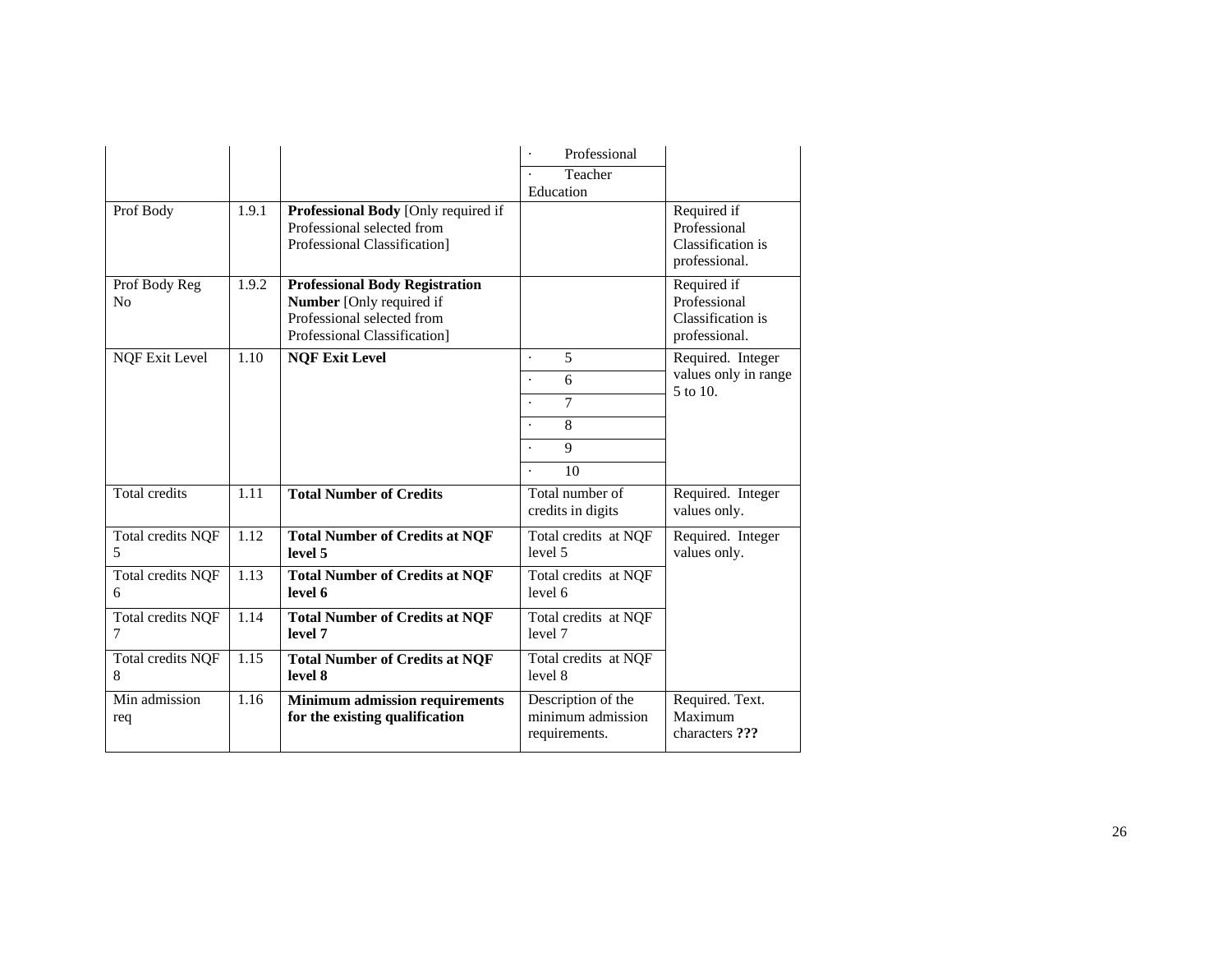| Min duration full         | 1.17       | <b>Minimum duration (years) for</b><br>completion - Full Time                                                                                                                | Minimum duration<br>for completion for<br>full-time in years                                      | Required. Integer<br>values only.              |                                |                                              |                                      |                                 |
|---------------------------|------------|------------------------------------------------------------------------------------------------------------------------------------------------------------------------------|---------------------------------------------------------------------------------------------------|------------------------------------------------|--------------------------------|----------------------------------------------|--------------------------------------|---------------------------------|
| Min duration part         | 1.18       | Minimum duration (years) for<br>completion - Part Time                                                                                                                       | Minimum duration<br>for completion for<br>part-time in years                                      | Required. Integer<br>values only.              |                                |                                              |                                      |                                 |
| Proposed HEQF<br>catg     | 1.19       | <b>Proposed HEQF Alignment</b><br>Categorisation                                                                                                                             | Category A -<br>Minimal changes<br>Category B - Minor<br>changes<br>Category C - Major<br>changes | Required                                       |                                |                                              |                                      |                                 |
| <b>Teach-out Date</b>     | 1.19.<br>1 | <b>Proposed Teach-out Date [only</b><br>required if Category C is selected<br>from HEQF Categorisation]                                                                      | YYYY-MM-DD                                                                                        | Required if HEQF<br>Category is<br>Category C  |                                |                                              |                                      |                                 |
| See worksheet S1          | 1.20       | Existing programme design [Institution to complete the the necessary table - can add lines as necessary]                                                                     |                                                                                                   |                                                |                                |                                              |                                      |                                 |
| qualification<br>modules  |            | Captured separately in<br>worksheet S1 qualification<br>modules. Please ensure that<br>you put the Qualification<br>reference number to indicate to                          | <b>Module Code</b>                                                                                | <b>Module Name</b>                             | <b>Compulsory</b><br>/Elective | <b>Credit</b><br>weightin<br>g per<br>module | <b>NQF</b><br>Level<br>per<br>module | Year of study $(1, 2, 1)$<br>3) |
|                           |            | which qualification the modules<br>belong.                                                                                                                                   |                                                                                                   |                                                |                                |                                              |                                      |                                 |
| Major Field Of<br>Study   | 1.21       | Major fields of study by<br>second or third order CESM<br>category of existing<br>qualification [Not applicable if<br>Institution Type selected is<br>"Private Institution"] | [insert 6 digit number CESM<br>code number, prepopulate full<br>selection]                        | Required. Valid<br>4-digit or 6-digit<br>code. |                                |                                              |                                      |                                 |
| <b>HEMIS Qual</b><br>Type | 1.22       | <b>HEMIS</b> qualification type of<br>existing qualification [Not                                                                                                            | 1 Undergraduate Diploma or<br>Certificate (3 yrs)                                                 | Required.                                      |                                |                                              |                                      |                                 |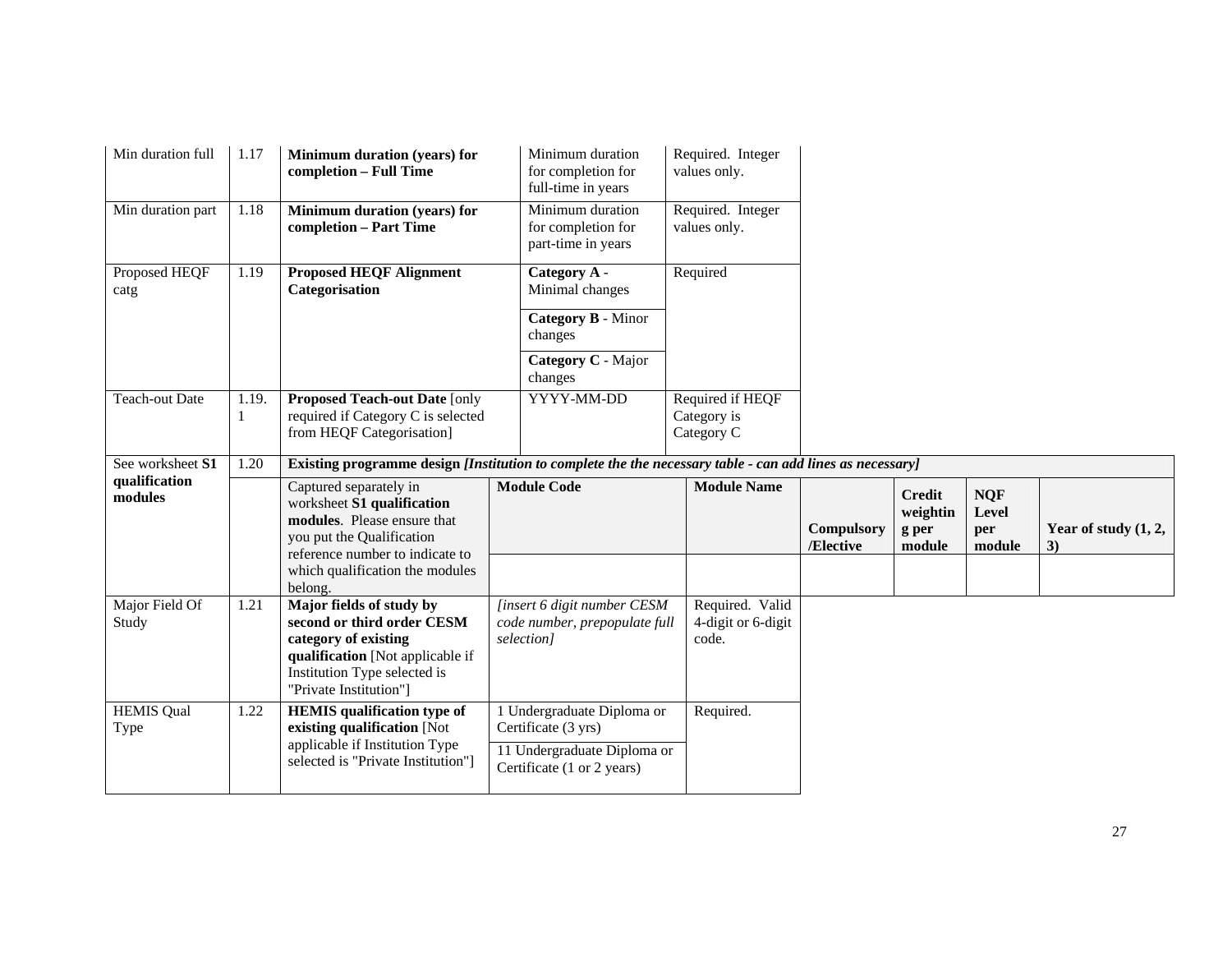| 2 General Academic<br>Bachelor's Degree                                                                          |  |
|------------------------------------------------------------------------------------------------------------------|--|
| 3 Professional First Bachelor's<br>Degree (4 years or more)                                                      |  |
| 33 Professional First<br>Bachelor's Degree (3 years)<br>(FROM 2006)<br>4 Post-graduate Diploma or<br>Certificate |  |
| 5 Post-graduate Bachelor's<br>Degree<br>6 Honours Degree                                                         |  |
| 7 Masters Degree<br>8 Doctoral Degree<br>21 National Certificate                                                 |  |
| 22 National Higher Certificate<br>23 National Diploma                                                            |  |
| 24 Post-diploma Diploma<br>25 National Higher Diploma<br>26 Baccalaureus Technologiae                            |  |
| Degree<br>27 Master's Diploma in                                                                                 |  |
| Technology<br>28 Magister Technologiae<br>Degree                                                                 |  |
| 29 Laureatus in Technology<br>30 Doctor Technologiae<br>Degree                                                   |  |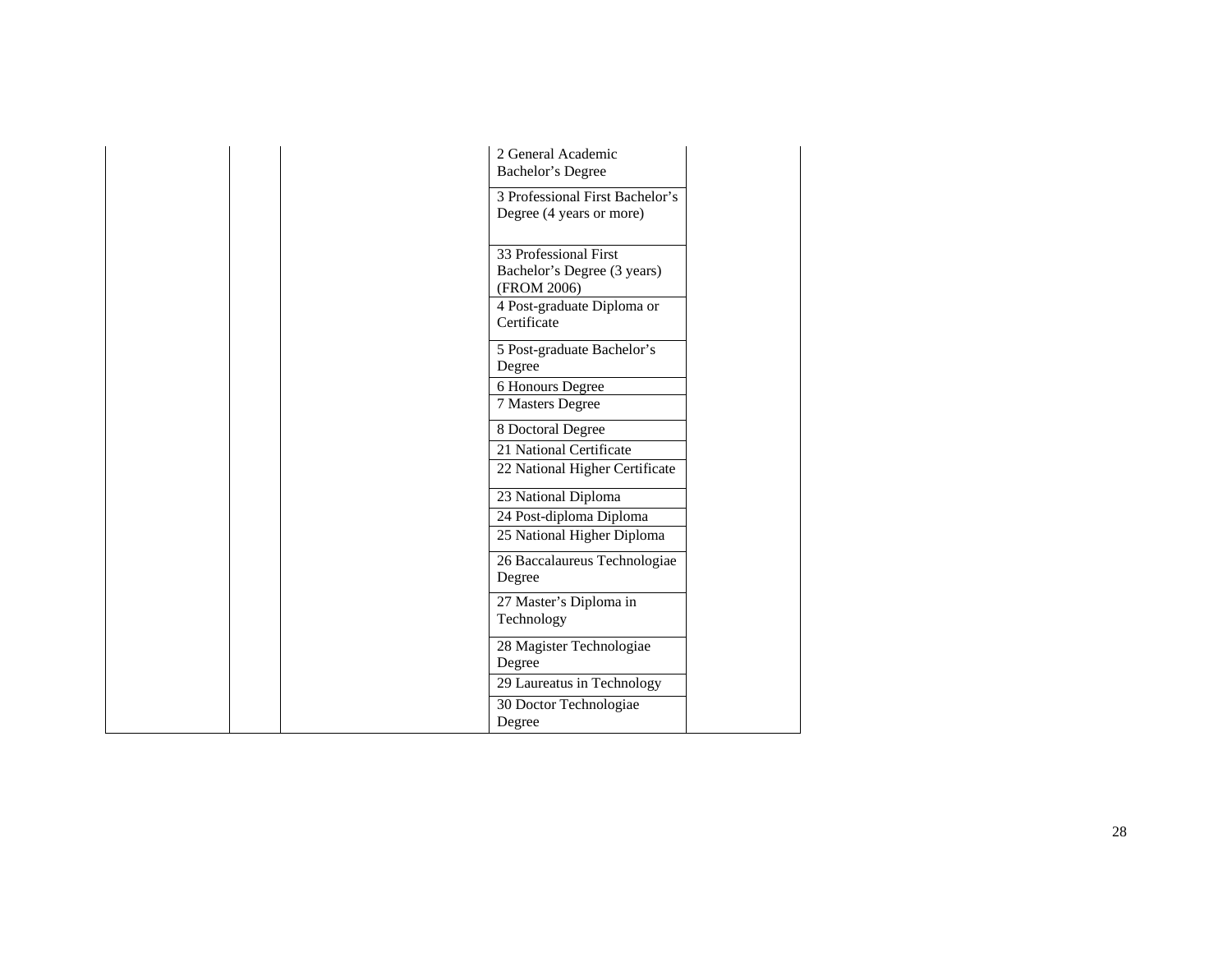| <b>HEMIS</b> Min Exp<br>Time  | 1.23 | <b>HEMIS</b> minimum experiential<br>time of existing qualification<br>[Not applicable if Institution]<br>Type selected is "Private"<br>Institution"] | [Insert number of months in 2<br>digits only]                                      | Required.<br>Integer to a<br>maximum of 36. |
|-------------------------------|------|-------------------------------------------------------------------------------------------------------------------------------------------------------|------------------------------------------------------------------------------------|---------------------------------------------|
| <b>Total Subsidy</b><br>Units | 1.24 | Total subsidy units of existing<br><b>qualification</b> [Not applicable if<br>Institution Type selected is<br>"Private Institution"]                  | [Insert number of years FTE]<br><i>in digits only</i>                              | Required.<br>Integer.                       |
| <b>Funding Level</b>          | 1.25 | <b>Funding level of existing</b><br>qualification [Not applicable if]<br>Institution Type selected is<br>"Private Institution"]                       | [Insert funding group in single]<br>digit only 1-4 - select from<br>look-up table] | Required.                                   |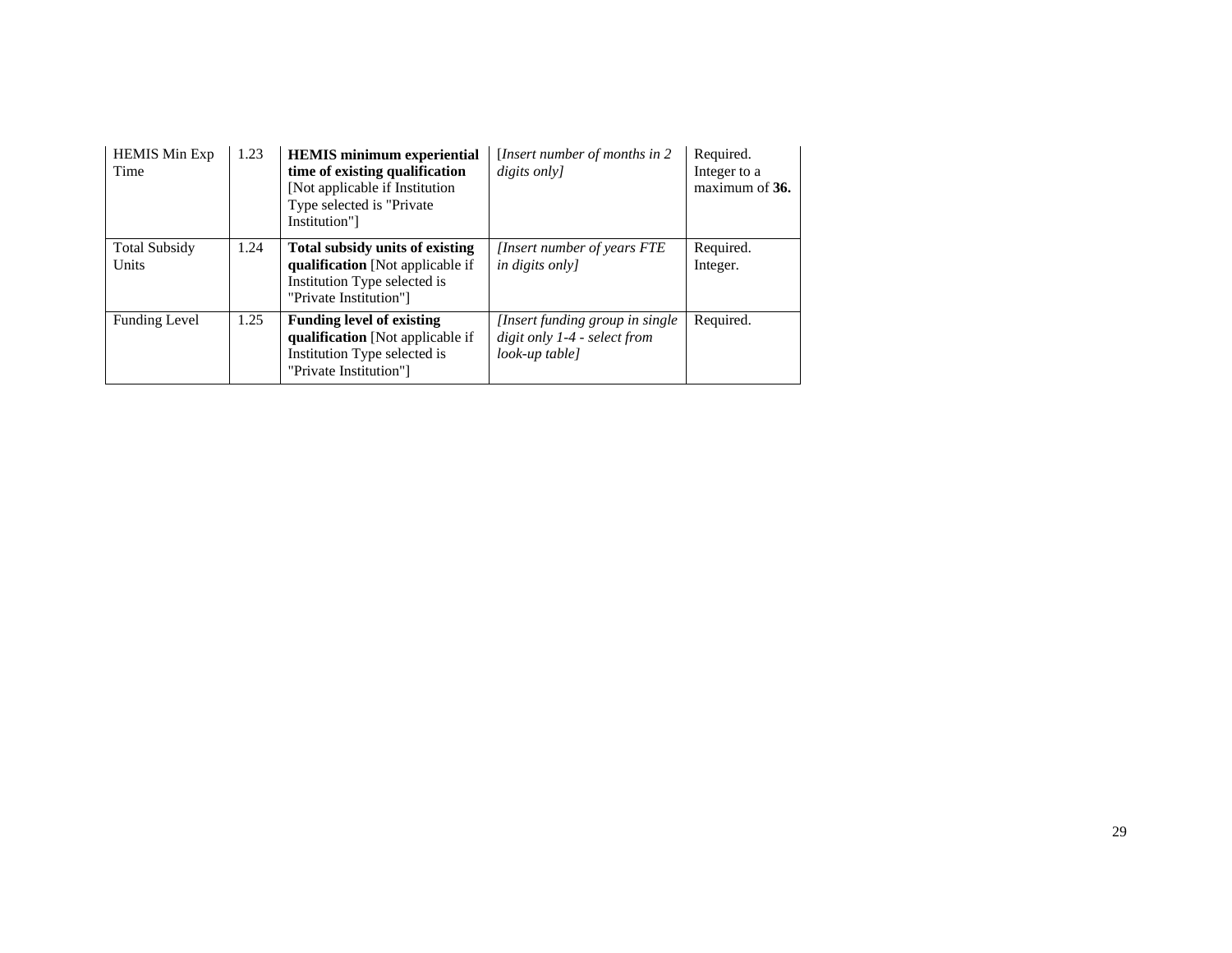| 12. Explanation of Cells of HEQF Implementation Template Section 2 with Code Lists and |
|----------------------------------------------------------------------------------------|
| <b>Validations</b>                                                                     |

| <b>Column title</b>    | <b>Ref</b> | <b>Description</b>                             | <b>Code lists</b>                            | <b>Validation</b>                                          |
|------------------------|------------|------------------------------------------------|----------------------------------------------|------------------------------------------------------------|
| Qual Ref No            | 2.1        | <b>HEQC</b> / Qualification                    |                                              | Required                                                   |
|                        |            | <b>Reference:</b>                              |                                              |                                                            |
| <b>Qual Title</b>      | 2.2        | Proposed new title of<br>amended qualification |                                              | Required                                                   |
| Qual title abbr        | 2.3        | Abbreviation of proposed<br>new title          |                                              |                                                            |
| Qual Type              | 2.4        | <b>Qualification Type [Drop-</b>               | Higher certificate                           | Required                                                   |
|                        |            | down menu]                                     | Advanced certificate<br>$\ddot{\phantom{1}}$ |                                                            |
|                        |            |                                                | Diploma                                      |                                                            |
|                        |            |                                                | Advanced diploma                             |                                                            |
|                        |            |                                                | Bachelors degree (3                          |                                                            |
|                        |            |                                                | years)                                       |                                                            |
|                        |            |                                                | Bachelors degree (4                          |                                                            |
|                        |            |                                                | years)                                       |                                                            |
|                        |            |                                                | Postgraduate diploma                         |                                                            |
|                        |            |                                                | <b>Bachelor Honours</b>                      |                                                            |
|                        |            |                                                | degree                                       |                                                            |
|                        |            |                                                | Masters degree                               |                                                            |
|                        |            |                                                | Doctoral degree<br>$\bullet$                 |                                                            |
| <b>Qual Designator</b> | 2.5        | <b>Qualification Designator</b>                | Arts<br>$\cdot$                              | Required only for degree                                   |
|                        |            |                                                | Commerce<br>$\cdot$                          | programme qualification<br>types. If a value is not in the |
|                        |            |                                                | Education                                    | list then the designator must                              |
|                        |            |                                                | Engineering<br>$\bullet$                     | be typed in and a motivation                               |
|                        |            |                                                | Law                                          | provided.                                                  |
|                        |            |                                                | Medicine                                     |                                                            |
|                        |            |                                                | Science                                      |                                                            |

**Section 2 - Amended qualification information** (*Compulsory for all Category A and B applications*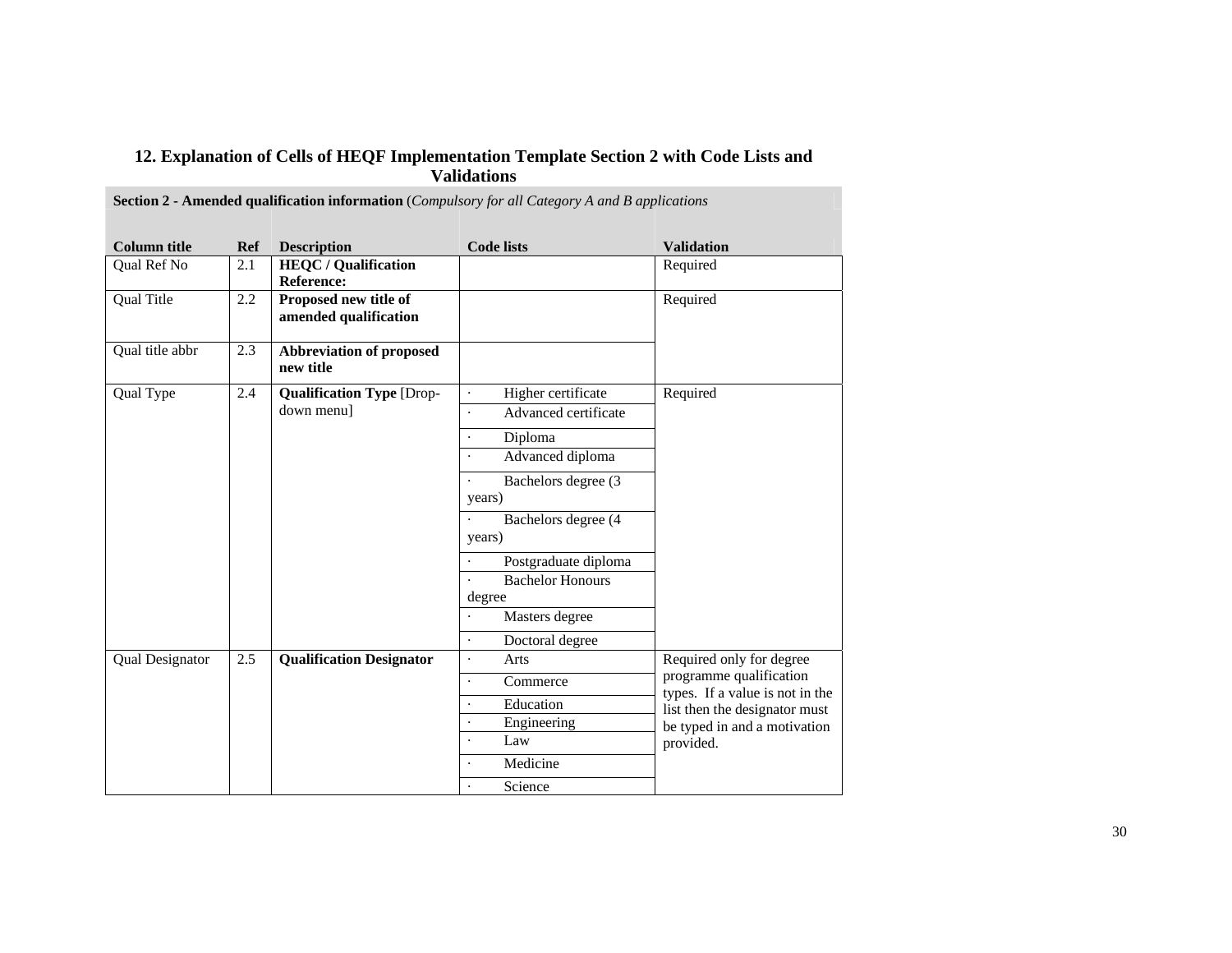|                         |     |                              | Social Science                |                                                            |
|-------------------------|-----|------------------------------|-------------------------------|------------------------------------------------------------|
|                         |     |                              | $Other-Specify$               |                                                            |
|                         |     |                              | designator by typing it in    |                                                            |
| <b>Motivation Other</b> | 2.6 | <b>Motivation for use of</b> | [Insert motivation for use of | Required if another                                        |
| Designator              |     | designator alternative:      | Alternative Designator]       | designator is typed in for<br>Qualification Designator and |
|                         |     |                              |                               | not selected from the list.                                |
| <b>CESM</b>             | 2.7 | <b>CESM</b> category of      | 01 Agriculture,               | Required.                                                  |
|                         |     | proposed designator          | Agricultural Operations and   |                                                            |
|                         |     |                              | <b>Related Sciences</b>       |                                                            |
|                         |     |                              | 02 Architecture and the       |                                                            |
|                         |     |                              | <b>Built Environment</b>      |                                                            |
|                         |     |                              | 03 Visual and                 |                                                            |
|                         |     |                              | Performing Arts               |                                                            |
|                         |     |                              | 04 Business, Economics        |                                                            |
|                         |     |                              | and Management Studies        |                                                            |
|                         |     |                              | 05 Communication,             |                                                            |
|                         |     |                              | Journalism and Related        |                                                            |
|                         |     |                              | <b>Studies</b>                |                                                            |
|                         |     |                              | 06 Computer and               |                                                            |
|                         |     |                              | <b>Information Sciences</b>   |                                                            |
|                         |     |                              | 07 Education                  |                                                            |
|                         |     |                              | 08 Engineering                |                                                            |
|                         |     |                              | 09 Health Professions         |                                                            |
|                         |     |                              | and Related Clinical Sciences |                                                            |
|                         |     |                              | 10 Family Ecology and         |                                                            |
|                         |     |                              | <b>Consumer Sciences</b>      |                                                            |
|                         |     |                              | 11 Languages,                 |                                                            |
|                         |     |                              | Linguistics and Literature    |                                                            |
|                         |     |                              | 12 Law                        |                                                            |
|                         |     |                              | 13 Life Sciences              |                                                            |
|                         |     |                              | 14 Physical Sciences          |                                                            |
|                         |     |                              |                               |                                                            |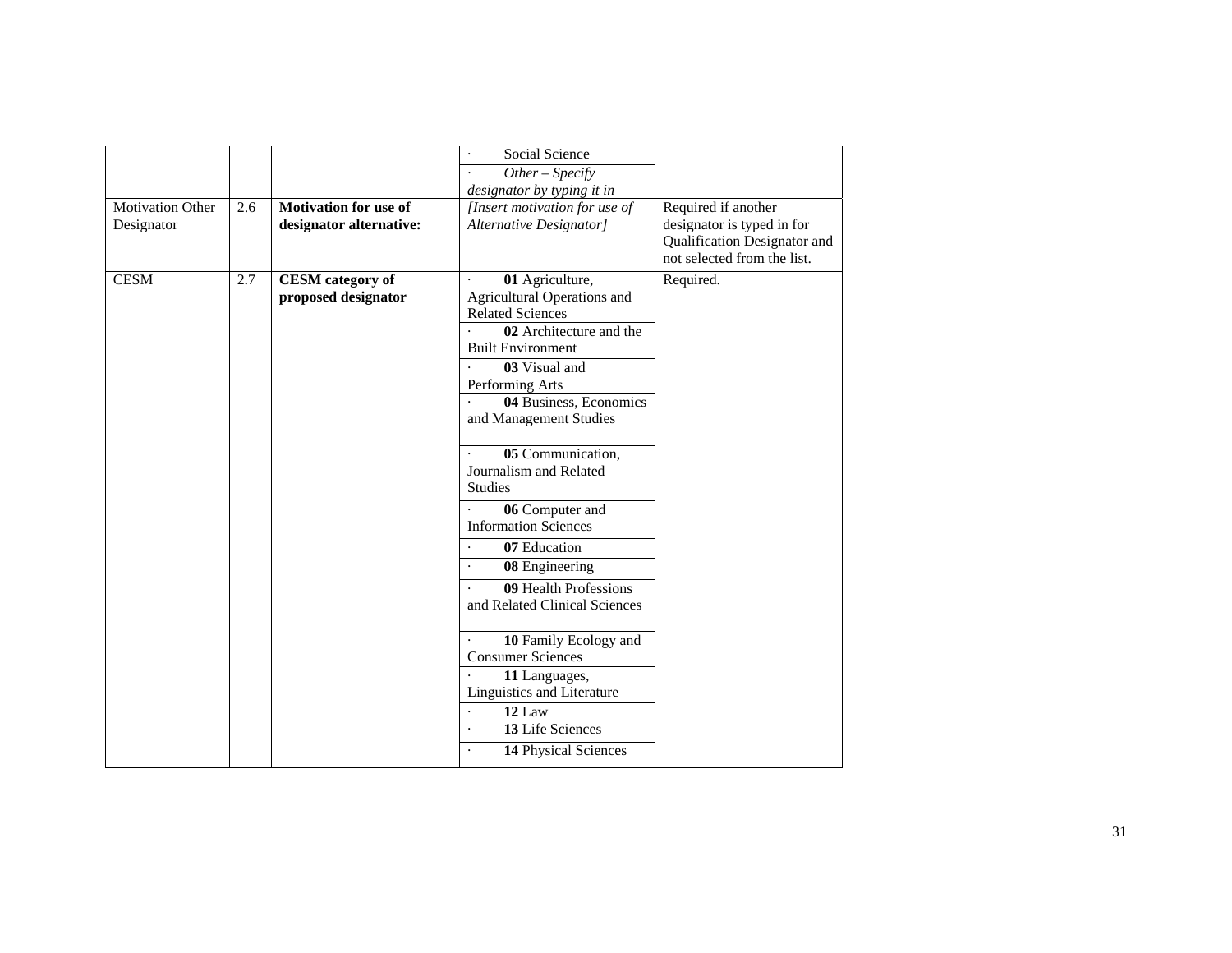|                                 |      |                                                                                                                                           | 15 Mathematics and<br><b>Statistics</b><br>16 Military Sciences<br>17 Philosophy, Religion<br>and Theology |                                                                |
|---------------------------------|------|-------------------------------------------------------------------------------------------------------------------------------------------|------------------------------------------------------------------------------------------------------------|----------------------------------------------------------------|
|                                 |      |                                                                                                                                           | 18 Psychology                                                                                              |                                                                |
|                                 |      |                                                                                                                                           | 19 Public Management<br>and Services                                                                       |                                                                |
|                                 |      |                                                                                                                                           | 20 Social Sciences                                                                                         |                                                                |
| Mode of delivery                | 2.8  | <b>Mode of Delivery [Use</b>                                                                                                              | Contact<br>$\ddot{\phantom{0}}$                                                                            | Required                                                       |
|                                 |      | Drop down menu]                                                                                                                           | Distance<br>¥.                                                                                             |                                                                |
|                                 |      |                                                                                                                                           | Mixed / blended mode<br>$\ddot{\phantom{0}}$                                                               |                                                                |
|                                 |      |                                                                                                                                           | E-learning                                                                                                 |                                                                |
| Prof Class                      | 2.9  | <b>Professional Classification</b>                                                                                                        | Non-professional<br>¥.                                                                                     | Required                                                       |
|                                 |      | [Use Drop-down Menu]                                                                                                                      | Professional                                                                                               |                                                                |
|                                 |      |                                                                                                                                           | <b>Teacher Education</b><br>$\ddot{\phantom{0}}$                                                           |                                                                |
| Prof Body                       | 2.10 | <b>Professional Body [Only</b><br>required if Professional<br>selected from Professional<br>Classification]                               |                                                                                                            | Required if Professional<br>Classification is<br>professional. |
| Prof Body Reg<br>N <sub>0</sub> | 2.11 | <b>Professional Body</b><br><b>Registration Number [Only</b><br>required if Professional<br>selected from Professional<br>Classification] |                                                                                                            | Required if Professional<br>Classification is<br>professional. |
| <b>NQF Exit Level</b>           | 2.12 | <b>NQF Exit Level [Drop</b>                                                                                                               | 5<br>$\ddot{\phantom{0}}$                                                                                  | Required. Integer values                                       |
|                                 |      | down menu NOTE: The<br>level selected must                                                                                                | 6                                                                                                          | only in range 5 to 10.                                         |
|                                 |      | correspond with the                                                                                                                       | $\overline{7}$                                                                                             |                                                                |
|                                 |      | Qualification Type above                                                                                                                  | 8                                                                                                          |                                                                |
|                                 |      | Drop-down menu and<br>corresponding details / rules]                                                                                      | 9                                                                                                          |                                                                |
|                                 |      |                                                                                                                                           | 10                                                                                                         |                                                                |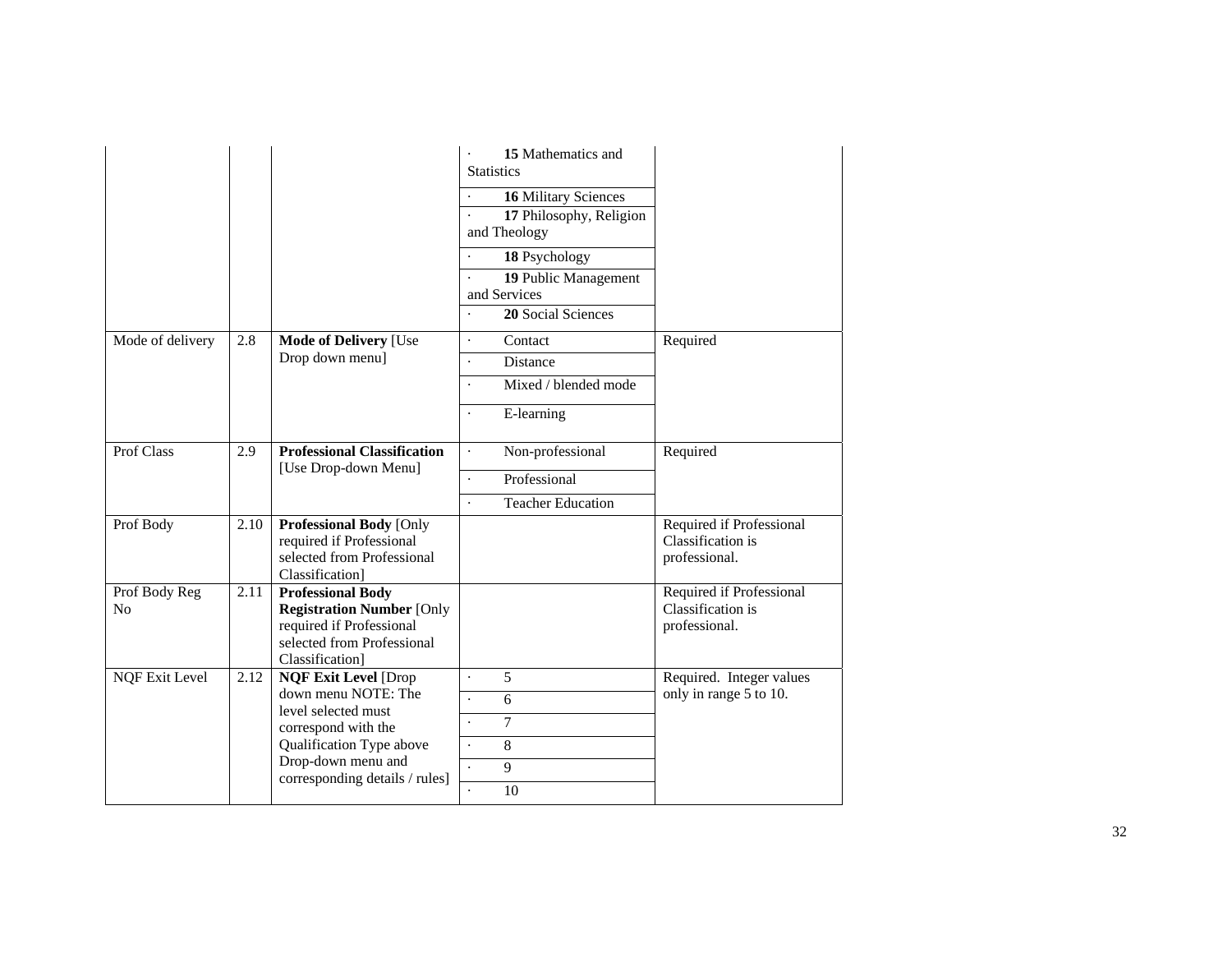| Total credits                | 2.13 | <b>Total Number of Credits</b><br><b>INOTE:</b> Total credit<br>weightings should<br>correspond in summation to<br>total credits at each NQF<br>level above, and with the<br>minimum number of credits<br>per Qualification Type<br>above. Drop-down menu<br>options and corresponding<br>details / rules] | [insert total credits in digits]                                    | Required. Integer values<br>only.                                                    |
|------------------------------|------|------------------------------------------------------------------------------------------------------------------------------------------------------------------------------------------------------------------------------------------------------------------------------------------------------------|---------------------------------------------------------------------|--------------------------------------------------------------------------------------|
| Total credits NQF<br>5       | 2.14 | <b>Total Number of Credits at</b><br><b>NQF</b> level 5                                                                                                                                                                                                                                                    | Total credits at NQF level 5                                        | Required. Integer values<br>only.                                                    |
| Total credits NQF<br>6       | 2.15 | <b>Total Number of Credits at</b><br><b>NQF</b> level 6                                                                                                                                                                                                                                                    | Total credits at NQF level 6                                        | Required. Integer values<br>only.                                                    |
| Total credits NQF<br>7       | 2.16 | <b>Total Number of Credits at</b><br><b>NQF</b> level 7                                                                                                                                                                                                                                                    | Total credits at NQF level 7                                        | Required. Integer values<br>only.                                                    |
| Total credits NQF<br>$\,8\,$ | 2.17 | <b>Total Number of Credits at</b><br><b>NQF</b> level 8                                                                                                                                                                                                                                                    | Total credits at NQF level 8                                        | Required. Integer values<br>only.                                                    |
| Total credits NQF<br>9       | 2.18 | <b>Total Number of Credits at</b><br><b>NQF</b> level 9                                                                                                                                                                                                                                                    | Total credits at NQF level 9                                        | Required. Integer values<br>only.                                                    |
| Total credits NQF<br>10      | 2.19 | <b>Total Number of Credits at</b><br><b>NQF</b> level 10                                                                                                                                                                                                                                                   | Total credits at NQF level 10                                       | Required. Integer values<br>only.                                                    |
| First Qualifier FQ           | 2.20 | <b>First Qualifier</b>                                                                                                                                                                                                                                                                                     |                                                                     | Optional.                                                                            |
| FQ CESM                      | 2.21 | <b>First Qualifier CESM</b><br>Code                                                                                                                                                                                                                                                                        | 6 digit number CESM code<br>from CESM First Qualifier<br>worksheet. | Required if First Qualifier<br>typed in. Valid 6 digit<br>CESM First Qualifier code. |
| FQ Credits                   | 2.22 | Total number of credits<br>allocated to the First<br>Qualifier                                                                                                                                                                                                                                             | [insert number of credits in<br>digits]                             | Required if First Qualifier<br>typed in. Integer values<br>only.                     |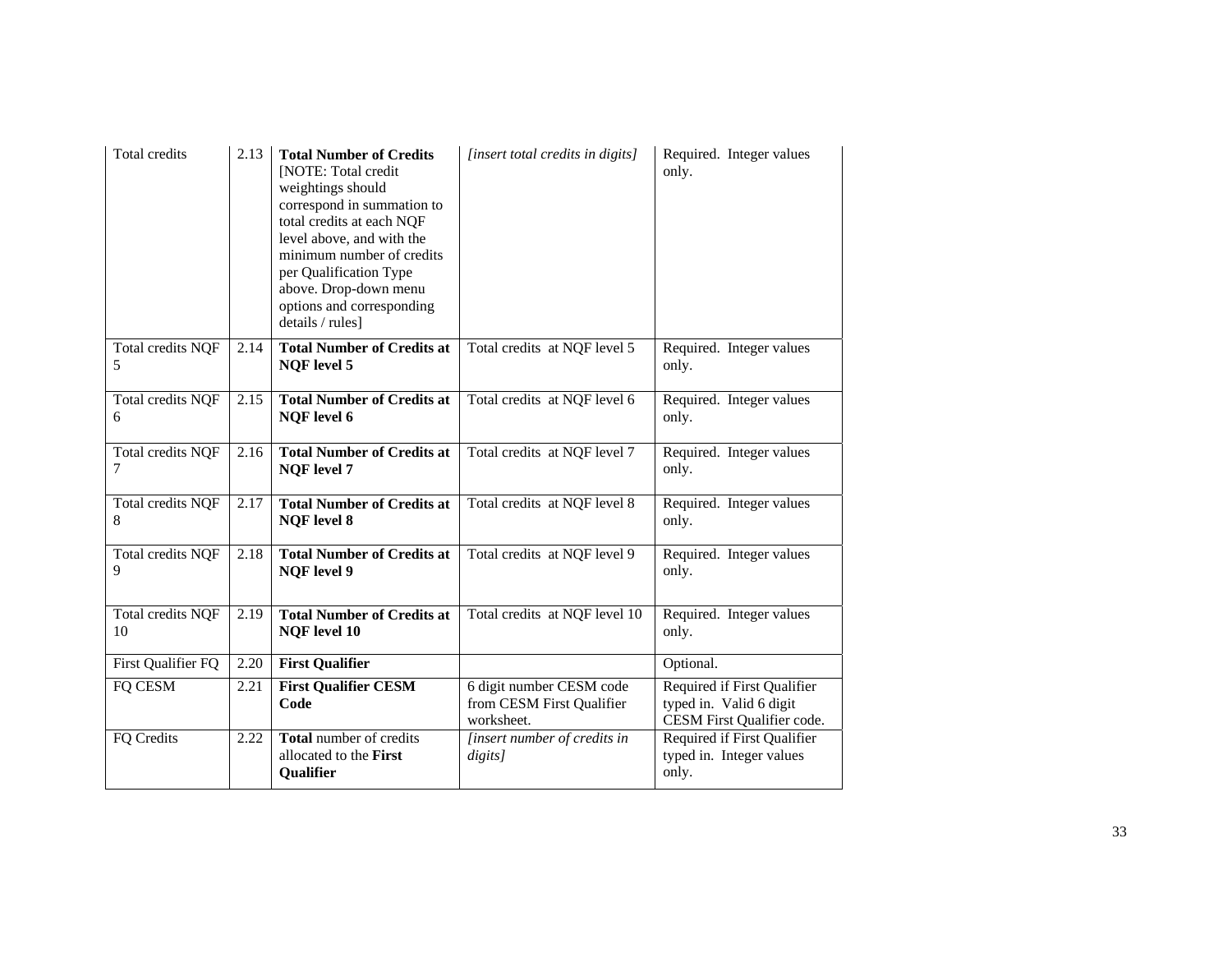| FQ Final Year<br>Credits             | 2.23 | Total number of credits<br>allocated to the First<br>Qualifier in the FINAL year<br>of study.  | <i>linsert number of credits in</i><br>digits]                       | Required if First Qualifier<br>typed in. Integer values only.                                                                                                                  |
|--------------------------------------|------|------------------------------------------------------------------------------------------------|----------------------------------------------------------------------|--------------------------------------------------------------------------------------------------------------------------------------------------------------------------------|
| Second Qualifier<br>SQ               | 2.24 | <b>Second Qualifier</b>                                                                        |                                                                      | Optional.                                                                                                                                                                      |
| <b>SQ CESM</b>                       | 2.25 | <b>Second Qualifier CESM</b><br>Code                                                           | 6 digit number CESM code<br>from CESM Second Qualifier<br>worksheet. | Required if Second Qualifier<br>typed in. Valid 6 digit<br><b>CESM Second Qualifier</b><br>code.                                                                               |
| <b>SQ</b> Credits                    | 2.26 | <b>Total</b> number of credits<br>allocated to the Second<br>Qualifier                         | [insert number of credits in<br>digits]                              | Required if Second Qualifier<br>typed in. Integer values<br>only.                                                                                                              |
| SQ Final Year<br>Credits             | 2.27 | Total number of credits<br>allocated to the Second<br>Qualifier in the FINAL year<br>of study. | <i>linsert number of credits in</i><br>digits]                       | Required if Second Qualifier<br>typed in. Integer values<br>only.                                                                                                              |
| <b>WIL/EL Credits</b>                | 2.28 | <b>Total number of credits</b><br>allocated to WIL/EL                                          | [insert number of credits in<br>digits]                              | Optional. Integer values<br>only.                                                                                                                                              |
| <b>Research Credits</b>              | 2.29 | <b>Total number of credits</b><br>allocated to Research                                        | [insert number of credits in<br>digits]                              | Required if Bachelors<br>Honours, Masters or<br><b>Doctoral Degree</b><br>Qualification Type selected.<br>Optional if any other<br>Qualification Type. Integer<br>values only. |
| Minimum<br>Admission<br>Requirements | 2.30 | <b>Minimum admission</b><br>requirements for the<br>amended qualification                      | Description of minimum<br>admission requirements                     | Required                                                                                                                                                                       |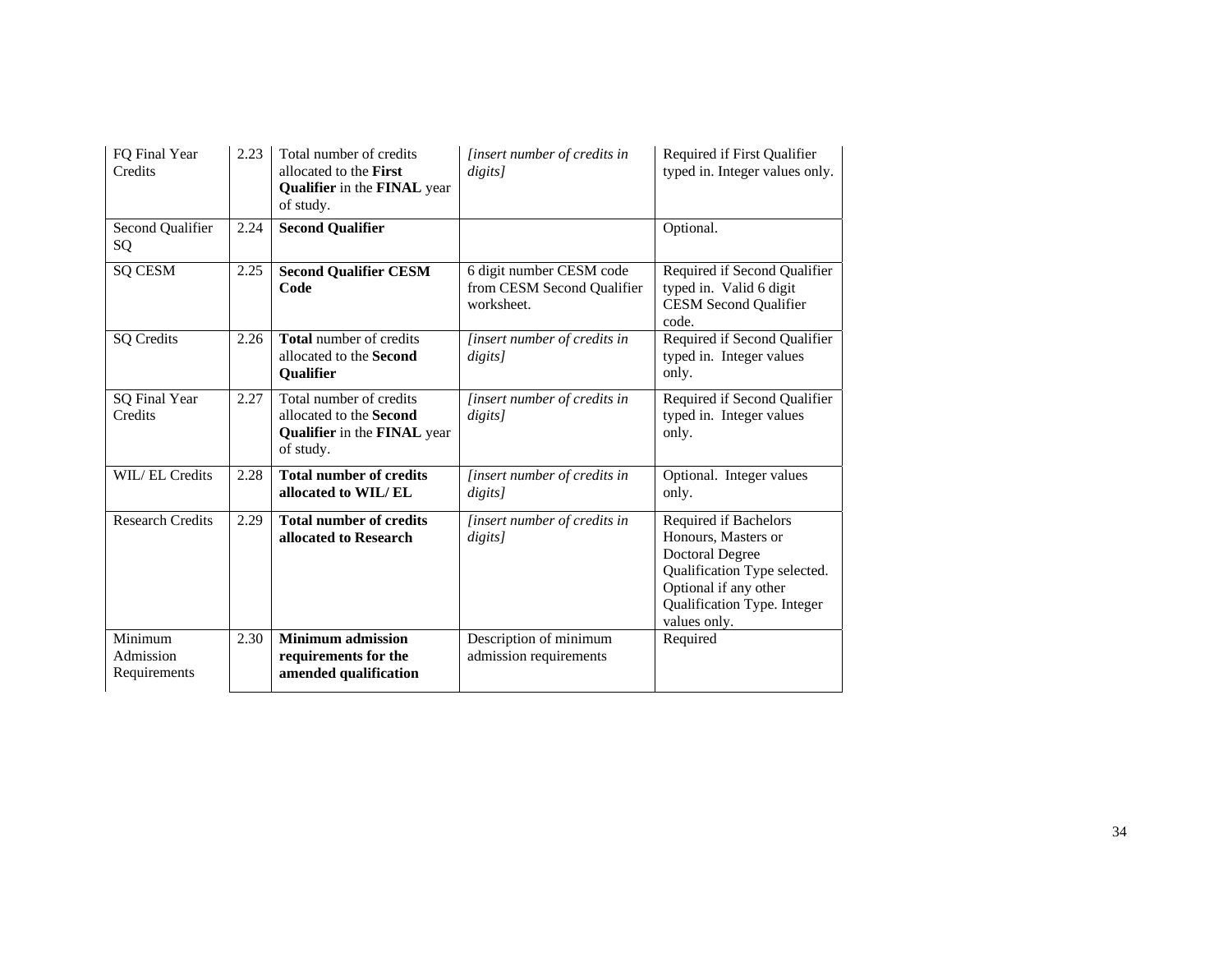| Min duration full                 | 2.31 | <b>Minimum duration (years)</b><br>for completion - Full Time<br>[Drop down menu NOTE:<br>Number of years should<br>correlate directly with total<br>credits and Qualification<br>Type - see table for drop-<br>down options and<br>corresponding details / rules]                                       | [insert number of years in<br>digits]                              | Required        |                                                                                                                                    |
|-----------------------------------|------|----------------------------------------------------------------------------------------------------------------------------------------------------------------------------------------------------------------------------------------------------------------------------------------------------------|--------------------------------------------------------------------|-----------------|------------------------------------------------------------------------------------------------------------------------------------|
| Min duration part                 | 2.32 | <b>Minimum duration (years)</b><br>for completion - Part Time<br>[Drop down menu NOTE:<br>Number of years should<br>exceed double the FTE and<br>should correlate directly with<br>total credits and<br>Qualification Type - see<br>table for drop-down options<br>and corresponding details /<br>rules] | [insert number of years in<br>digits]                              | Required        |                                                                                                                                    |
| <b>Qual Purpose</b>               | 2.33 | Purpose of the<br>qualification / programme                                                                                                                                                                                                                                                              | Description of the purpose of<br>the qualification or<br>programme | Required. Text. |                                                                                                                                    |
| Exit Level<br><b>Outcomes</b>     | 2.34 | <b>Exit level outcomes</b>                                                                                                                                                                                                                                                                               | Description of the exit level<br>outcomes.                         | Required. Text. |                                                                                                                                    |
| Articulation<br>Progression       | 2.35 | <b>Articulation and</b><br>progression                                                                                                                                                                                                                                                                   | Description of the articulation<br>and progression.                | Required. Text. |                                                                                                                                    |
| <b>RPL</b>                        | 2.36 | <b>RPL</b>                                                                                                                                                                                                                                                                                               | Description of the recognition<br>of prior learning.               | Required. Text. |                                                                                                                                    |
| International<br>Comparability    | 2.37 | <b>International</b><br>comparability                                                                                                                                                                                                                                                                    | Description of the<br>international comparability.                 | Required. Text. |                                                                                                                                    |
| See worksheet S2<br>qualification | 2.38 | necessary]                                                                                                                                                                                                                                                                                               |                                                                    |                 | Amended programme design [Institution to complete the the necessary table in Worksheet S2 qualification modules - can add lines as |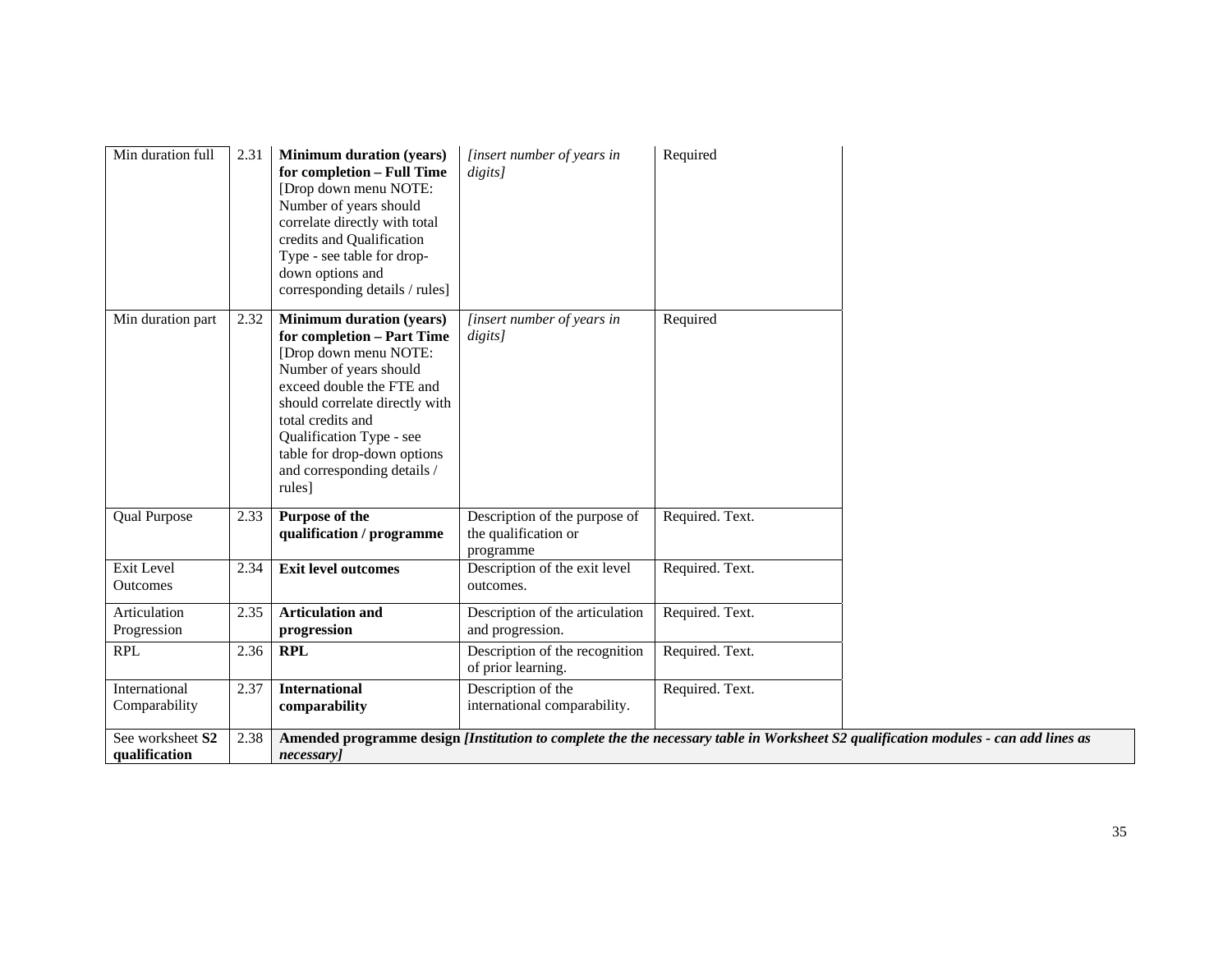| modules                           |      | Captured separately in worksheet S2<br>qualification modules. Please ensure that<br>you put the Qualification reference number<br>to indicate to which qualification the<br>modules belong.  | <b>Module Code</b>                                                                                                                                                                                                                                                                                          | <b>Module Name</b>                           | <b>Compuls</b><br>$\mathbf{ory}\,$ /<br><b>Elective</b> | <b>Credit</b><br>weighting<br>per<br>module | <b>NQF</b><br>Level<br>per<br>module | Year<br>of<br>study<br>(1, 2, 3) |
|-----------------------------------|------|----------------------------------------------------------------------------------------------------------------------------------------------------------------------------------------------|-------------------------------------------------------------------------------------------------------------------------------------------------------------------------------------------------------------------------------------------------------------------------------------------------------------|----------------------------------------------|---------------------------------------------------------|---------------------------------------------|--------------------------------------|----------------------------------|
| Major Field Of<br>Study           | 2.39 | Major fields of study by second or third<br>order CESM category of amended<br>qualification [Not applicable if Institution<br>Type selected is "Private Institution"]                        | [insert 6 digit number<br>CESM code number,<br>prepopulates from<br>full selection]                                                                                                                                                                                                                         | Required. Valid 4-<br>digit or 6-digit code. |                                                         |                                             |                                      |                                  |
| <b>HEMIS Amended</b><br>Qual Type | 2.40 | <b>HEMIS</b> qualification type of amended<br>qualification [Not applicable if Institution<br>Type selected is "Private Institution"]                                                        | 41 Higher Certificate<br>42 Advanced<br>Certificate<br>43 Diploma<br>44 Advanced<br>Diploma<br>45 Bachelor's Degree<br>$(360 \text{ credits})$<br>46 Bachelor's Degree<br>$(480 \text{ credits})$<br>47 Postgraduate<br>Diploma<br>48 Bachelor Honours<br>Degree<br>49Master's Degree<br>50 Doctoral Degree | Required.                                    |                                                         |                                             |                                      |                                  |
| <b>HEMIS Min Exp</b><br>Time      | 2.41 | <b>HEMIS</b> minimum experiential time of<br>amended qualification [Not applicable if<br>Institution Type selected is "Private<br>Institution"] [indicates number of months eg<br>04 Months] | [Insert number of<br>months in digits only]<br>Months                                                                                                                                                                                                                                                       | Required. Integer to a<br>maximum of 36.     |                                                         |                                             |                                      |                                  |